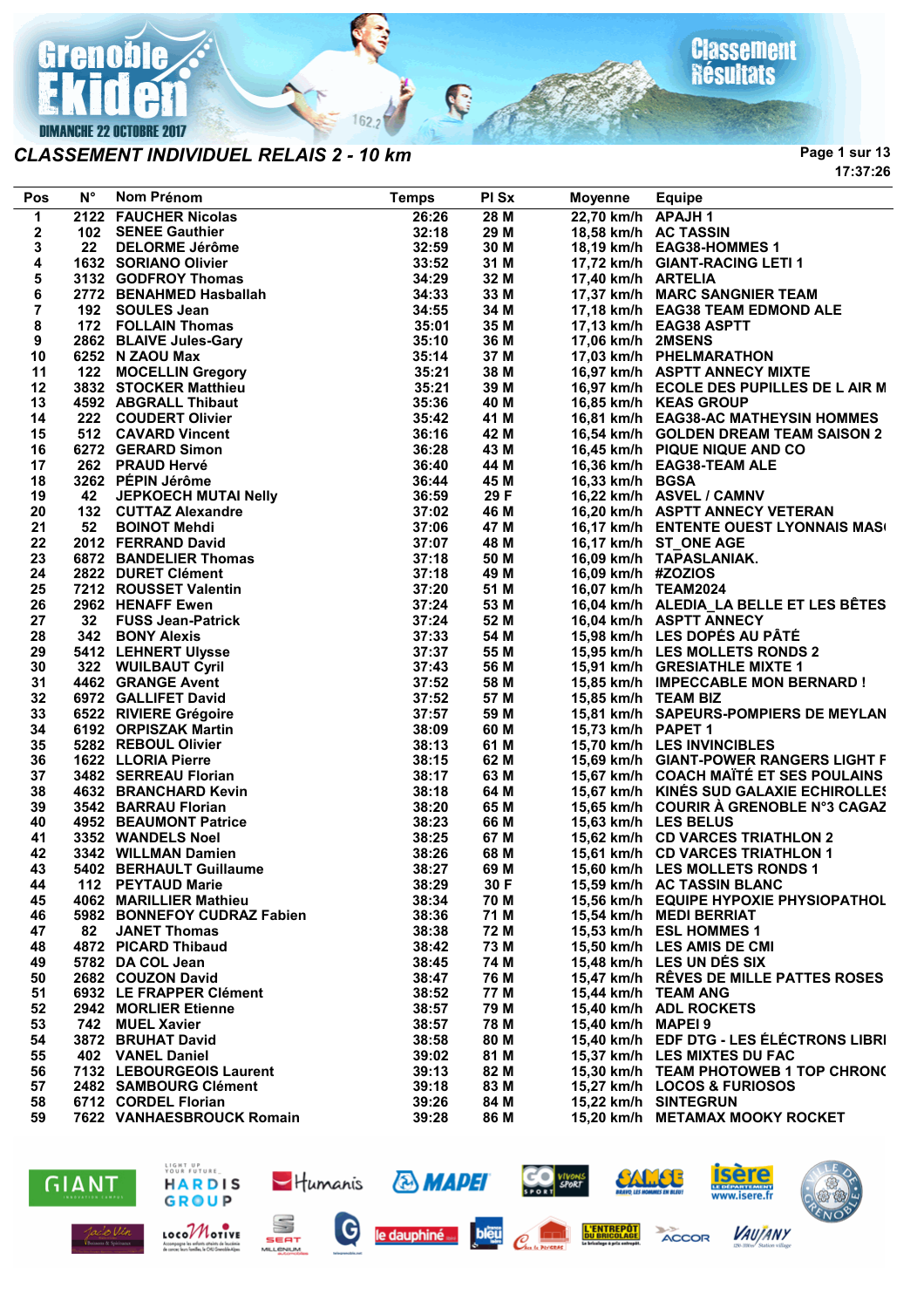

#### *CLASSEMENT INDIVIDUEL RELAIS 2 - 10 km*

**Page 2 sur 13 17:37:26**

| Pos | <b>N°</b> | Nom Prénom                 | <b>Temps</b> | PI Sx | Moyenne             | <b>Equipe</b>                           |
|-----|-----------|----------------------------|--------------|-------|---------------------|-----------------------------------------|
| 60  |           | 5722 KRAMARCZEWSKI Médéric | 39:28        | 85M   |                     | 15,20 km/h LES TONTONS TCHATCHEURS      |
| 61  |           | 7012 SALOMON Gael          | 39:29        | 87 M  |                     | 15,20 km/h TEAM COLOMBY                 |
| 62  |           | 2852 TAVERNIER Nicolas     | 39:33        | 89 M  |                     | 15,17 km/h 200MIN TO MARATHON           |
| 63  |           | 4992 COSO Guillaume        | 39:33        | 88 M  |                     | 15,17 km/h LES BORDER LINE              |
| 64  |           | 142 COVELLI Sébastien      | 39:34        | 90 M  | 15,16 km/h CAF & IN |                                         |
| 65  |           | 4302 PAPILLON Anthony      | 39:37        | 91 M  |                     | 15,15 km/h GUC TRIATHLON 1              |
| 66  |           | 6142 PAIRIS Julien         | 39:42        | 92 M  |                     | 15,11 km/h ORANGE MEYLAN                |
| 67  |           | 2672 CHANTEREAU Julien     | 39:43        | 93 M  |                     | 15,11 km/h RÊVES DE MILLE PATTES BLEUS  |
|     |           |                            |              |       |                     |                                         |
| 68  |           | 6952 DEPRE Jerome          | 39:44        | 94 M  |                     | 15,10 km/h TEAM ASML                    |
| 69  |           | 6312 PINOT Yoann           | 39:47        | 95 M  |                     | 15,08 km/h PROTUBES ERRANTS             |
| 70  |           | 5602 DESBRUS Quentin       | 39:48        | 96 M  |                     | 15,08 km/h LES QUI D EDEN               |
| 71  |           | 7262 BURIASCO Valentin     | 39:50        | 97 M  |                     | 15,06 km/h THE EXPENDABLES              |
| 72  |           | 852 GALLIER Michel         | 39:56        | 98 M  |                     | 15,03 km/h SAMSE-LES TOURTONS DU CHAN   |
| 73  |           | 6012 GANTEILLE Nicolas     | 39:57        | 99 M  |                     | 15,02 km/h MICHEL TEAM                  |
| 74  |           | 3792 PRATO Maxime          | 39:59        | 100 M |                     | 15,01 km/h EAG38-VIZILLE TEAM 2         |
| 75  |           | 6412 GENOVESE Johan        | 40:00        | 101 M |                     | 15,00 km/h RÉSISTANCE BOXING GYM        |
| 76  |           | 5932 PUTHOD Laurent        | 40:01        | 102 M |                     | 14,99 km/h MALOMATIBORÉTO               |
| 77  |           | 2782 THOMAS Francois       | 40:02        | 103 M |                     | 14,99 km/h RUNNING SANGNIER             |
| 78  |           | 1522 FRANCHI Andrea        | 40:03        | 104 M |                     | 14,98 km/h GIANT-LE SANG C EST LA VIE ! |
| 79  |           | 7102 BOUTEYRE Thomas       | 40:04        | 106 M |                     | 14,98 km/h TEAM PAYANT 1                |
| 80  |           | 3892 GUILLOT Désiré        | 40:04        | 105 M |                     | 14,98 km/h EDF-DTG CEMG                 |
| 81  |           | 1432 BOISSARD Jean Luc     | 40:05        | 107 M |                     | 14,97 km/h LES COS BONBONS              |
| 82  |           | 5342 JULLIEN Morgan        | 40:17        | 108 M |                     | 14,89 km/h LES LIÈVRES ET LA TORTUE     |
| 83  |           | 3032 MARIN Julien          | 40:19        | 31 F  | 14,88 km/h AMCOR 1  |                                         |
| 84  |           | 4312 JANVIER Maxime        | 40:20        | 109 M |                     | 14,88 km/h GUC TRIATHLON 2              |
| 85  |           | 4692 JANOT Pierre          | 40:22        | 110 M |                     | 14,86 km/h LA LUCIOLE VERTE             |
| 86  |           | 2502 BOST Michel           | 40:26        | 111 M |                     | 14,84 km/h MIKEL BOOSTER                |
| 87  |           | 6642 JALLUT Bertrand       | 40:31        | 112 M | 14,81 km/h SIDAS1   |                                         |
| 88  |           | 2372 MACHILLOT Paul        | 40:33        | 113 M | 14,80 km/h LOCO BIO |                                         |
| 89  |           | 2742 RIVOLLIER Rémi        | 40:35        | 114 M |                     | 14,78 km/h LA BONNE PIOCHE 2            |
| 90  |           | 12 LAFAYE Céline           | 40:38        | 32 F  |                     | 14,77 km/h EAG38-FEMMES 1               |
| 91  |           | 2092 COQUELET Benoit       | 40:40        | 115 M |                     | 14,75 km/h ST_ATUS BOARD TOUT VERT      |
| 92  |           | 6812 MOUSSAOUI Hamza       | 40:42        | 116 M |                     | 14,74 km/h STRMTG & CO                  |
| 93  |           | 5492 HORN Will             | 40:46        | 119 M | 14,72 km/h LES OMG  |                                         |
| 94  |           | 1442 ICART Gilles          | 40:46        | 117 M |                     | 14,72 km/h GIANT - L H2PIERRE           |
| 95  |           | 3862 MARCHAL Guillaume     | 40:46        | 118 M |                     | 14,72 km/h EDF "GRIMACES ET COURBATURI  |
|     |           |                            |              |       |                     |                                         |
| 96  |           | 1472 COUTINHO Tiago        | 40:49        | 120 M |                     | 14,70 km/h GIANT-BLISS TEAM             |
| 97  |           | 1652 REICHENBACH Léo       | 40:51        | 121 M |                     | 14,69 km/h GIANT-SB RUNNERS             |
| 98  |           | 5942 DIEPPEDALE Marc       | 40:53        | 122 M |                     | 14,68 km/h MARE À TROLLS                |
| 99  |           | 7072 DURAND Gael           | 41:01        | 123 M | 14,63 km/h TEAM GP  |                                         |
| 100 |           | 3472 GENRE Marco           | 41:02        | 124 M |                     | 14,62 km/h CITÉ SCOLAIRE INTERNATIONALE |
| 101 |           | 2262 BRECHARD Thibaut      | 41:04        | 126 M |                     | 14,61 km/h LES TCHITCHES CHAUDS BOUILL  |
| 102 |           | 3182 BAGALINO Thierry      | 41:04        | 125 M |                     | 14,61 km/h AZUR ADHÉSIFS                |
| 103 |           | 3072 BOUCHER Loic<br>41:05 |              | 127 M |                     | 14,60 km/h AMPERE TEAM                  |
| 104 |           | 5382 PAOL Stéphane         | 41:07        | 128 M |                     | 14,59 km/h LES MARINS D EAU DOUCE       |
| 105 |           | 1542 TONIN Guillaume       | 41:17        | 130 M |                     | 14,53 km/h GIANT-LES 6 BOULETTES 1      |
| 106 |           | 4162 GALLOIS Cyril         | 41:19        | 131 M | 14,52 km/h FAR SUS  |                                         |
| 107 |           | 7522 GENUER Valentin       | 41:20        | 132 M |                     | 14,52 km/h XTREM RACER GUACAMOLE        |
| 108 |           | 3062 HERRERO Sylvie        | 41:26        | 33 F  |                     | 14,48 km/h AMICALE SANMARINESE DES ALF  |
| 109 |           | 5352 PICHOT Julien         | 41:27        | 133 M |                     | 14.48 km/h LES LOOSERS                  |
| 110 |           | 6062 MOLIN Nicolas         | 41:28        | 134 M | 14,47 km/h MSTEAM   |                                         |
| 111 |           | 6722 AOUSSAR Slimane       | 41:31        | 135 M | 14,45 km/h SNAKAS   |                                         |
| 112 |           | 3432 PEZEL Arnaud          | 41:33        | 136 M | 14,44 km/h CHIKITIM |                                         |
| 113 |           | 4532 COLLET-BAUDET Arnaud  | 41:34        | 138 M |                     | 14,43 km/h JEAN MOULIN                  |
| 114 |           | 3932 BORDEAU Guillaume     | 41:34        | 137 M |                     | 14,43 km/h EKOSPORT.FR                  |
| 115 |           | 642 SCANDALIATO Cyril      | 41:36        | 139 M |                     | 14,42 km/h HARDIS 4 RUN                 |
| 116 |           | 292 RAUX Maurice           | 41:37        | 140 M |                     | 14,42 km/h ESL VÉTÉRANS 1               |
| 117 |           | 4962 DE GEYER Guillaume    | 41:38        | 141 M |                     | 14,41 km/h LES BERGERS DU DRAC          |
| 118 |           | 2572 DELASSI Abdelkarim    | 41:40        | 142 M |                     | 14,40 km/h DE RÊVES EN RÊVES            |
|     |           |                            |              |       |                     |                                         |

P

 $162.2$ 





SEAT

MILLENIUM

LOCOMOTIVE

Accompagne les solants atteints<br>de concer leurs fomilles, le OKI G



**& MAPEI** 





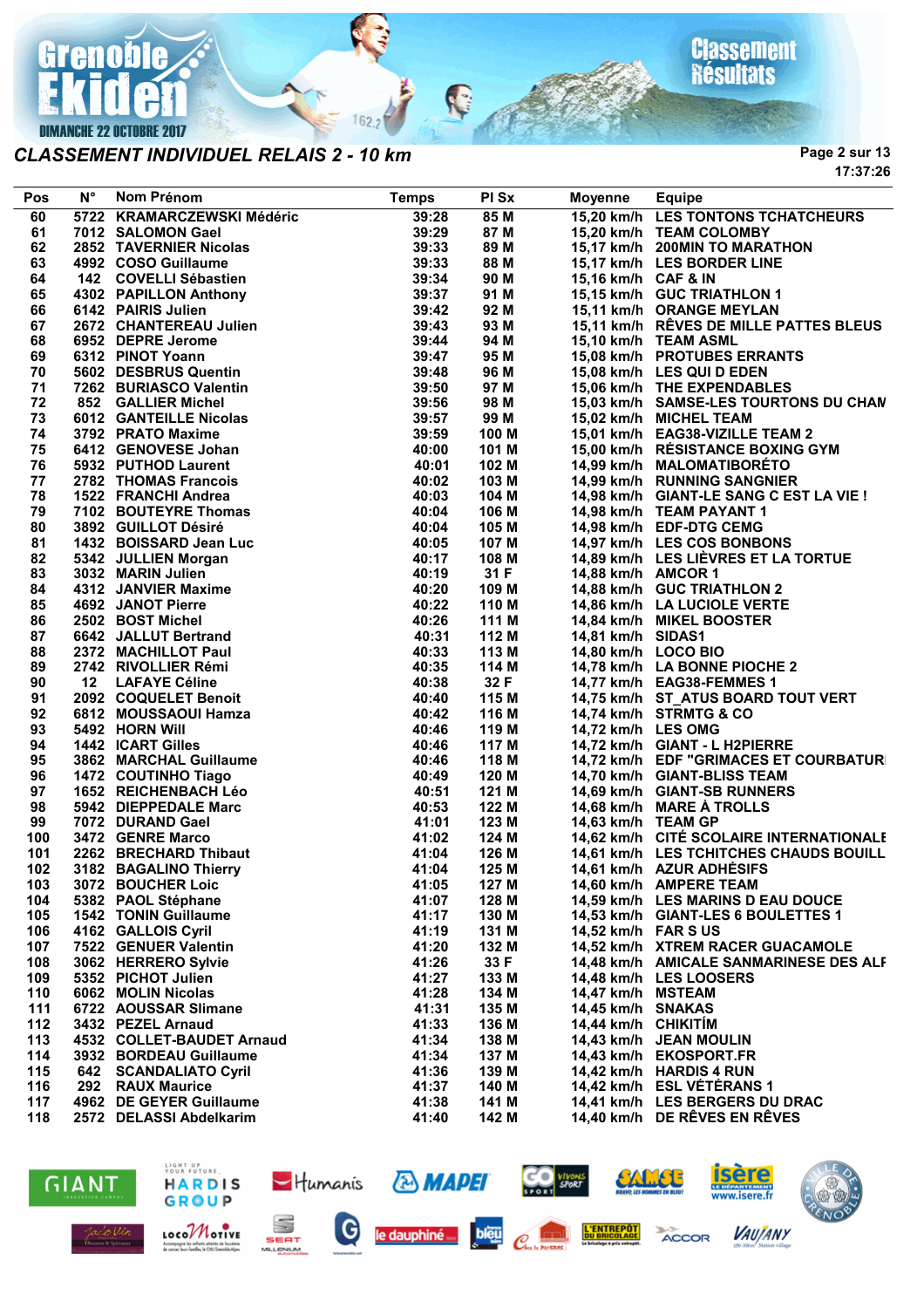

#### *CLASSEMENT INDIVIDUEL RELAIS 2 - 10 km*

**Page 3 sur 13 17:37:26**

| Pos | $N^{\circ}$ | Nom Prénom                                    | <b>Temps</b> | PI Sx | <b>Moyenne</b>     | <b>Equipe</b>                           |
|-----|-------------|-----------------------------------------------|--------------|-------|--------------------|-----------------------------------------|
| 119 |             | 1532 CHALMET Christophe                       | 41:41        | 143 M |                    | 14,39 km/h GIANT-L ÉKEEP COOL           |
| 120 |             | 1112 ANTONIOTTI Bruno                         | 41:44        | 144 M |                    | 14,38 km/h LA POSTE - LBP OPALE LYON    |
| 121 |             | 2022 NEY David                                | 41:46        | 145 M |                    | 14,37 km/h ST_RAVA_BARDER               |
| 122 |             | 3492 FATOUX Rémy                              | 41:46        | 146 M |                    | 14,37 km/h COLLÈGE GÉRARD PHILIPE BOYS  |
| 123 |             | 3392 CHABERT Clément                          | 41:48        | 147 M |                    | 14,35 km/h C EST CADEAU PAPA            |
| 124 |             | 1872 RAMEZ Valentin                           | 41:48        | 148 M |                    | 14,35 km/h GIANT - LES SIXBOULETTES 2   |
| 125 |             | 5862 HOLIN Fabien                             | 41:52        | 149 M |                    | 14,33 km/h LORATRAIL                    |
| 126 |             | 4912 MUNCH Didier                             | 41:54        | 150 M |                    | 14,32 km/h LES BEAUJOS                  |
| 127 |             | 4842 DALLE Jerome                             | 41:55        | 151 M |                    | 14,31 km/h LES 6 A LA SUITE             |
| 128 |             | 572 JOSSELIN Kevin                            | 42:00        | 152 M |                    | 14,29 km/h TEAM GO GRAND PLACE          |
| 129 |             | 4562 MACHEREL Bruno                           | 42:01        | 153 M |                    | 14.28 km/h KAIZEN TEAM                  |
| 130 |             | 272 ATTALBIOUI Rachid                         | 42:08        | 154 M |                    | 14,24 km/h ENTENTE OUEST LYONNAIS MAS'  |
| 131 |             | 5222 GARNIER Damien                           | 42:12        | 155 M |                    | 14,22 km/h LES HAUTS ALPINS             |
| 132 |             | 2432 GUSTAVE Arnaud                           | 42:14        | 157 M |                    | 14,21 km/h LOCOAVERY1                   |
| 133 |             | 4622 PERIVOLAS Rémi                           | 42:14        | 156 M |                    | 14,21 km/h KINEPHYSIO                   |
| 134 |             | 4112 FETAUD Vivien                            | 42:15        | 158 M |                    | 14,20 km/h ESPACE MONTAGNE GRENOBLE     |
| 135 |             | 4942 LAPERGUE Thierry                         | 42:17        | 159 M |                    | 14,19 km/h LES BELLES ET LES BÊTES      |
| 136 |             |                                               | 42:19        | 160 M |                    | 14,18 km/h LES CERASINS                 |
| 137 |             | 522 BACCONNIER Philippe<br>6612 COUBLE Fabien | 42:22        | 161 M |                    | 14,16 km/h SHOOTING STARS               |
| 138 |             | 692 PETROUD Charles                           | 42:22        | 162 M | 14,16 km/h MAPEI 2 |                                         |
| 139 |             | 4052 DÉTRAIT Maximin                          | 42:25        | 163 M |                    | 14,15 km/h EQUIPE HYPOXIE PHYSIOPATHOL  |
| 140 |             | 5712 DUBOIS Thomas                            | 42:29        | 164 M |                    | 14,12 km/h LES TACOS                    |
| 141 |             | 5772 LANIER Pierre                            | 42:31        | 166 M |                    | 14,11 km/h LES TROTINETTES              |
| 142 |             | 4672 CHAPPAZ Maxime                           | 42:31        | 165 M |                    |                                         |
| 143 |             | 3992 GANIVET Joffrey                          | 42:35        | 167 M |                    | 14,11 km/h LA BONNE EQUIPE !            |
|     |             |                                               |              |       |                    | 14,09 km/h ENDURANCE SHOP               |
| 144 |             | 7392 IVARS Florent                            | 42:36        | 168 M |                    | 14,08 km/h TURLUTUTUBES                 |
| 145 |             | 2542 GAY Frederic                             | 42:36        | 169 M |                    | 14,08 km/h LES PAPILLONS CANAL HISTORIC |
| 146 |             | 772 TISSERAND Guillaume                       | 42:37        | 170 M |                    | 14,08 km/h SAMSE - LES BRIANCONNAIS     |
| 147 |             | 902 COQUET Pierre<br>1172 MENOUILLARD Patrick | 42:37        | 171 M |                    | 14,08 km/h SEAT ARONA                   |
| 148 |             |                                               | 42:40        | 172 M |                    | 14,06 km/h LA POSTE - WILD HORSES       |
| 149 |             | 4572 DUFOURD Thibault                         | 42:42        | 173 M |                    | 14,05 km/h KARATE KIDS UNITED           |
| 150 |             | 7602 DESBOIS Guillaume                        | 42:43        | 174 M |                    | 14,05 km/h LES BRISEURS DE BAMBOUS      |
| 151 |             | 3462 BOULONNE Stephane                        | 42:45        | 175 M |                    | 14,04 km/h CIH RUNNING CLUB             |
| 152 |             | 3722 THIESSET Christophe                      | 42:45        | 176 M |                    | 14,04 km/h E SQI DEN                    |
| 153 |             | 1572 MIR Lucas                                | 42:45        | 177 M |                    | 14,04 km/h GIANT-LES SO WATT-HEURES     |
| 154 |             | 242 DRONIOU Emmanuelle                        | 42:47        | 178 M |                    | 14,02 km/h EAG38-LES JEANNETTES 1       |
| 155 |             | 232 LE MESLE Florence                         | 42:48        | 34 F  |                    | 14,02 km/h EAG38-LES BOBO ZELLES        |
| 156 |             | 5792 DESSUS Christophe                        | 42:48        | 179 M |                    | 14,02 km/h LES VIRTUOSES                |
| 157 |             | 3332 MALINET Cyril                            | 42:49        | 180 M |                    | 14,01 km/h CARREFOUR GRAND PLACE "LES   |
| 158 |             | 5472 BADJI Thomas                             | 42:51        | 182 M |                    | 14,00 km/h LES NUGGETS                  |
| 159 |             | 7632 MEYGRET Benjamin                         | 42:51        | 181 M | 14,00 km/h NXO     |                                         |
| 160 |             | 6882 ALVAREZ Jonatan                          | 42:55        | 183 M |                    | 13,98 km/h TARAHUMARAS REVOLUCIÓN       |
| 161 |             | 2632 MATHON Marie-Claude                      | 42:57        | 35 F  |                    | 13,97 km/h RÊVE D ENFANTS               |
| 162 |             | 42:58<br>4682 PHILIPPE Lucas                  |              | 184 M |                    | 13,96 km/h LA FAMILIA ES TODO           |
| 163 |             | 4712 PEROT Hugo                               | 43:00        | 185 M |                    | 13,95 km/h LA MI MOLLET TE              |
| 164 |             | 5882 GLADIEUX Thomas                          | 43:01        | 186 M |                    | 13,95 km/h LUEUR D ESPOIR - 2R DAUPHINE |
| 165 |             | 6762 JOUMARD Isabelle                         | 43:01        | 36 F  | 13,95 km/h SPINTEC |                                         |
| 166 |             | 5272 COUBES Nathan                            | 43:04        | 187 M |                    | 13,93 km/h LES INSPECTEURS D ÉRIC       |
| 167 |             | 532 AIT-AISSA Madjid                          | 43:10        | 188 M |                    | 13,90 km/h ON PERSISTE ET SIGNE         |
| 168 |             | 6072 TEYSSOT Bastien                          | 43:14        | 189 M |                    | 13,88 km/h MUNCHKTEAM                   |
| 169 |             | 612 CHEVREUX Andric                           | 43:14        | 190 M |                    | 13,88 km/h HARDIS - LES LAMBINOS        |
| 170 |             | 7112 GONZALES Jonathan                        | 43:15        | 191 M |                    | 13,87 km/h TEAM PAYANT 2                |
| 171 |             | 1372 GERMAIN Eddy                             | 43:17        | 192 M |                    | 13,86 km/h STREIFF 2                    |
| 172 |             | 5422 BRONDEL Clement                          | 43:21        | 193 M |                    | 13,84 km/h LES MOLLETS RONDS 3          |
| 173 |             | 5652 PIGEOLET Thomas                          | 43:22        | 195 M |                    | 13,84 km/h LES SEXYNOIX 2               |
| 174 |             | <b>1762 BATAILLE Maxime</b>                   | 43:22        | 194 M |                    | 13,84 km/h GIANT-GEM-RFT                |
| 175 |             | 2702 FLETY Sylvain                            | 43:23        | 196 M |                    | 13,83 km/h VENT DU RÊVE                 |
| 176 |             | 4002 REFFET Nicolas                           | 43:25        | 197 M |                    | 13,82 km/h ENEDIS ALPES                 |
| 177 |             | 2622 VERCRUYSSE Guillaume                     | 43:25        | 198 M |                    | 13,82 km/h RÊVE AU LUTION               |

C

 $162.2$ 





SEAT

**MILLENIUM** 

LOCOMOTIVE

Accompagne les solants atteints<br>de concer leurs familles, le CHI Go







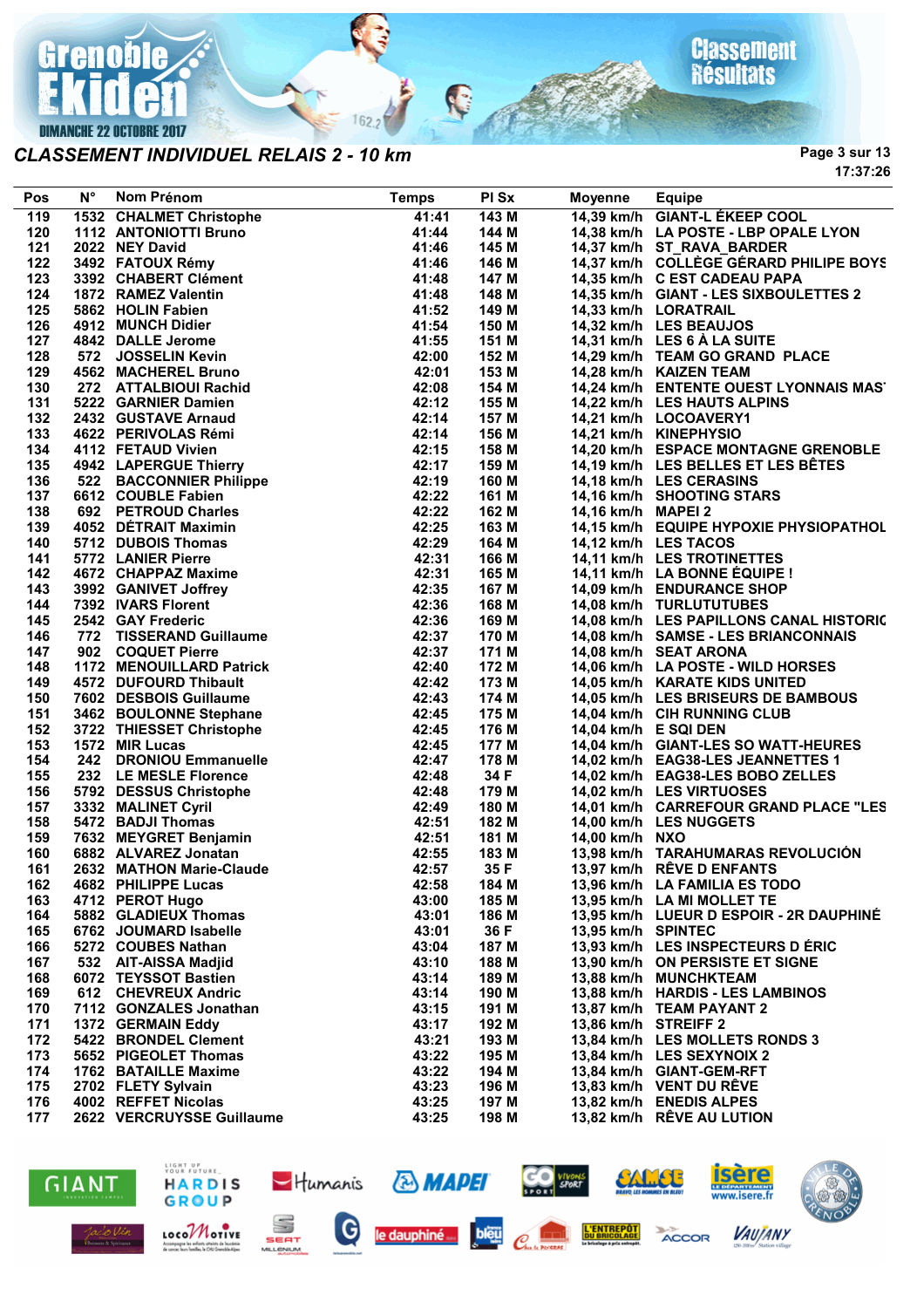

#### *CLASSEMENT INDIVIDUEL RELAIS 2 - 10 km*

**Page 4 sur 13 17:37:26**

| Pos | $N^{\circ}$ | Nom Prénom                                                            | <b>Temps</b> | PI Sx | Moyenne             | <b>Equipe</b>                           |
|-----|-------------|-----------------------------------------------------------------------|--------------|-------|---------------------|-----------------------------------------|
| 178 |             | 5512 MASSON Philippe                                                  | 43:28        | 199 M |                     | 13,80 km/h LES PAPILLONS DU SUD         |
| 179 |             | 5872 PRIETO Rafael                                                    | 43:29        | 200 M |                     | 13,80 km/h LOS LATINOS                  |
| 180 |             | 5012 BERNAND David                                                    | 43:31        | 201 M |                     | 13,79 km/h LES CHÔTHERMOIS              |
| 181 |             | 1992 GLORIA Daniel                                                    | 43:32        | 202 M |                     | 13,78 km/h ST_MICH_RF_TEAM              |
| 182 |             | 3742 CHAMARRO Jesus                                                   | 43:36        | 203 M |                     | 13,76 km/h EAG38 - GUC DURS A CUIRE     |
| 183 |             | 152 LELONG Julie                                                      | 43:41        | 37 F  |                     | 13,74 km/h EAG38 - LES CHARLOTTES       |
| 184 |             | 7322 HANS Frederic                                                    | 43:43        | 205 M |                     | 13,72 km/h THE WINNERS                  |
| 185 |             | 5092 GRAVIER Noël                                                     | 43:43        | 204 M |                     | 13,72 km/h LES DIABLES BLEUS            |
| 186 |             | 3232 BONINI Frédéric                                                  | 43:44        | 206 M |                     | 13,72 km/h BDD DES ALPES                |
| 187 |             | 3602 TOUSSAINT Philippe                                               | 43:48        | 207 M |                     | 13,70 km/h CRÉDIT AGRICOLE SRA DIFIE    |
|     |             | 1792 VINDEVOGHEL Vincent                                              |              |       |                     | 13,69 km/h LE PACK DE 6                 |
| 188 |             |                                                                       | 43:49        | 208 M |                     |                                         |
| 189 |             | 7222 ANXIONNAT Adrien                                                 | 43:50        | 209 M | 13,69 km/h TEAM-C   |                                         |
| 190 |             | 1962 GARCHERY Laurent                                                 | 43:51        | 210 M |                     | 13,68 km/h ST_JOSEPH_CUVEE_PAPILLON     |
| 191 |             | 5972 JACQUIER Pierre                                                  | 43:51        | 211 M |                     | 13,68 km/h MASTER 1 DE DROIT PUBLIC !   |
| 192 |             | 1662 MARCHANT Adrien                                                  | 43:52        | 212 M |                     | 13,68 km/h GIANT-SIX SEPT HUIT          |
| 193 |             | 2812 TRICARICO Kevin                                                  | 43:53        | 213 M |                     | 13,67 km/h GSBDD GRENOBLE ANNECY CHA    |
| 194 |             | 3902 BENHAFED Remi                                                    | 43:54        | 214 M | 13,67 km/h EDF-SRH  |                                         |
| 195 |             | 1932 GACHON Cyrille                                                   | 43:54        | 215 M |                     | 13,67 km/h ST_ARLETTE PREMIUM FOUNDRY   |
| 196 |             | 3522 VARICHON Aurélien                                                | 43:55        | 216 M |                     | 13,66 km/h COURIR À GRENOBLE N°1 CAGAC  |
| 197 |             | 1612 BERUJON Sebastien                                                | 43:58        | 217 M |                     | 13,65 km/h GIANT-LOS PITUFOS            |
| 198 |             | 6052 MOREIRA Sandra                                                   | 44:02        | 38 F  | 13,63 km/h MOREIRA  |                                         |
| 199 |             | 5202 SOUDY Patrick                                                    | 44:03        | 218 M |                     | 13,62 km/h LES GUENILLES                |
| 200 |             | <b>1642 LAUGIER Frederic</b>                                          | 44:04        | 219 M |                     | 13,62 km/h GIANT-RACING LETI 2          |
| 201 |             | 6732 OLLIVERO Floriane                                                | 44:06        | 39 F  |                     | 13,61 km/h SOLIDARITÉS                  |
| 202 |             | 2312 PELLEGRIN David                                                  | 44:08        | 220 M |                     | 13,60 km/h DAVID & THE HELL S RUNNERS   |
| 203 |             |                                                                       | 44:10        | 221 M |                     | 13,58 km/h LA POSTE - VERY BAD TEAM     |
| 204 |             | 2312 PELLLONING C.<br>1122 DEFFONTAINE François<br>4362 DUNAND Alexis | 44:11        | 222 M |                     | 13,58 km/h HEAD FRANCE                  |
| 205 |             | 922 HANSEN Thomas                                                     | 44:11        | 223 M |                     | 13,58 km/h LES RETARDATAIRES            |
| 206 |             | 7592 RIVOIRE Cécile                                                   | 44:14        | 40 F  |                     | 13,56 km/h KOALAS LUBRIQUES             |
| 207 |             | 5562 TERRAY Gaspard                                                   | 44:15        | 224 M |                     | 13,56 km/h LES PLOTS DE CHANTIER        |
| 208 |             | 1382 HOUSSAINI Abdou                                                  | 44:17        | 225 M | 13,55 km/h EOLYA    |                                         |
| 209 |             | 4172 DUBUET Mathilde                                                  | 44:17        | 41 F  | 13,55 km/h FAVELA   |                                         |
| 210 |             | 1552 PALMEIRA Sylvain                                                 | 44:18        | 226 M |                     | 13,54 km/h GIANT-LES EXPLOITS & CO      |
|     |             |                                                                       | 44:21        | 227 M |                     | 13,53 km/h LOCOMATIK                    |
| 211 |             | 2462 PARANT Philippe                                                  |              |       |                     |                                         |
| 212 |             | 2082 JOUBERT Patrick                                                  | 44:21        | 228 M | 13,53 km/h ST_146,5 |                                         |
| 213 |             | 6482 MOLLE Jean-Thierry                                               | 44:22        | 229 M |                     | 13,52 km/h RUN & FUN                    |
| 214 |             | 7662 CHARRADI Mustapha                                                | 44:26        | 230 M |                     | 13,50 km/h TEAM SWING                   |
| 215 |             | 3402 EGGER Anne-Marie                                                 | 44:27        | 42 F  |                     | 13,50 km/h CETTE ANNÉE, ON S APPELLE CC |
| 216 |             | 2932 DUMONT Eric                                                      | 44:29        | 231 M | 13,49 km/h ADEUNIS  |                                         |
| 217 |             | 6002 ARGOUD Maxime                                                    | 44:32        | 232 M |                     | 13,47 km/h MÉTROLITHODODO               |
| 218 |             | 4412 FUGIER Pierre                                                    | 44:35        | 233 M | 13,46 km/h HOURS    |                                         |
| 219 |             | 2102 CHESSEL Philippe                                                 | 44:37        | 234 M |                     | 13,45 km/h ST_EAKS HACHÉS BIEN CUITS    |
| 220 |             | 5842 BERTHIER Florent                                                 | 44:42        | 235 M |                     | 13,42 km/h LORACROSS                    |
| 221 |             | 6552 SOLITRO Laurent                                                  | 44:44        | 237 M |                     | 13,41 km/h SASS TEAM                    |
| 222 |             | 2112 GONCALVES Marco                                                  | 44:44        | 236 M |                     | 13,41 km/h ST_LE_BON_TEMPS              |
| 223 |             | 3982 PERRIN Bertrand                                                  | 44:46        | 238 M |                     | 13,40 km/h EN ATTENDANT LA RACLETTE     |
| 224 |             | 3242 TRIPIER Maxime                                                   | 44:47        | 239 M |                     | 13,40 km/h BDO EQUIPE 1                 |
| 225 |             | 7002 HEBERT Py                                                        | 44:48        | 240 M |                     | 13,39 km/h TEAM CHARMEY                 |
| 226 |             | 5292 PIEGAY Richard                                                   | 44:49        | 241 M |                     | 13,39 km/h LES JAMBES DE BOIS           |
| 227 |             | 1822 SCHONLE Joachim                                                  | 44:50        | 242 M |                     | 13,38 km/h GIANT - I GATTI QUANTICI     |
| 228 |             | 5462 KNOCHEL Hervé                                                    | 44:51        | 243 M |                     | 13,38 km/h LES MOUS DU G NOU            |
| 229 |             | 3852 GARNIER Christophe                                               | 44:52        | 244 M |                     | 13,37 km/h ECOLES DU SKI FRANÇAIS MEYL/ |
| 230 |             | 202 BRACIEUX Anthony                                                  | 44:53        | 245 M |                     | 13,37 km/h EAG38-A6 SOIT-IL             |
| 231 | 62          | <b>BISSAY Jessica</b>                                                 | 44:54        | 43 F  |                     | 13,36 km/h EOL FÉMININES                |
| 232 |             | 3002 SAUMONT Christophe                                               | 44:55        | 246 M |                     | 13,36 km/h ALL STARS 2                  |
| 233 |             | 2182 PRINTEMPS Christophe                                             | 44:56        | 247 M |                     | 13.35 km/h FORAYST GUMP                 |
| 234 |             | 6282 BORLET Renaud                                                    | 44:57        | 248 M |                     | 13,35 km/h PONEY COURT COURT            |
|     |             |                                                                       |              |       |                     |                                         |
| 235 |             | 582 GONZALEZ Rafael                                                   | 44:59        | 249 M |                     | 13,34 km/h HARDIS - 7E MAILLON          |
| 236 |             | 4832 DUROK Patrice                                                    | 45:00        | 250 M | 13,33 km/h L ENVOL  |                                         |

R

 $162.2$ 





LOCOMOTIVE

te les anfants atteints<br>sun families, le CHLI G













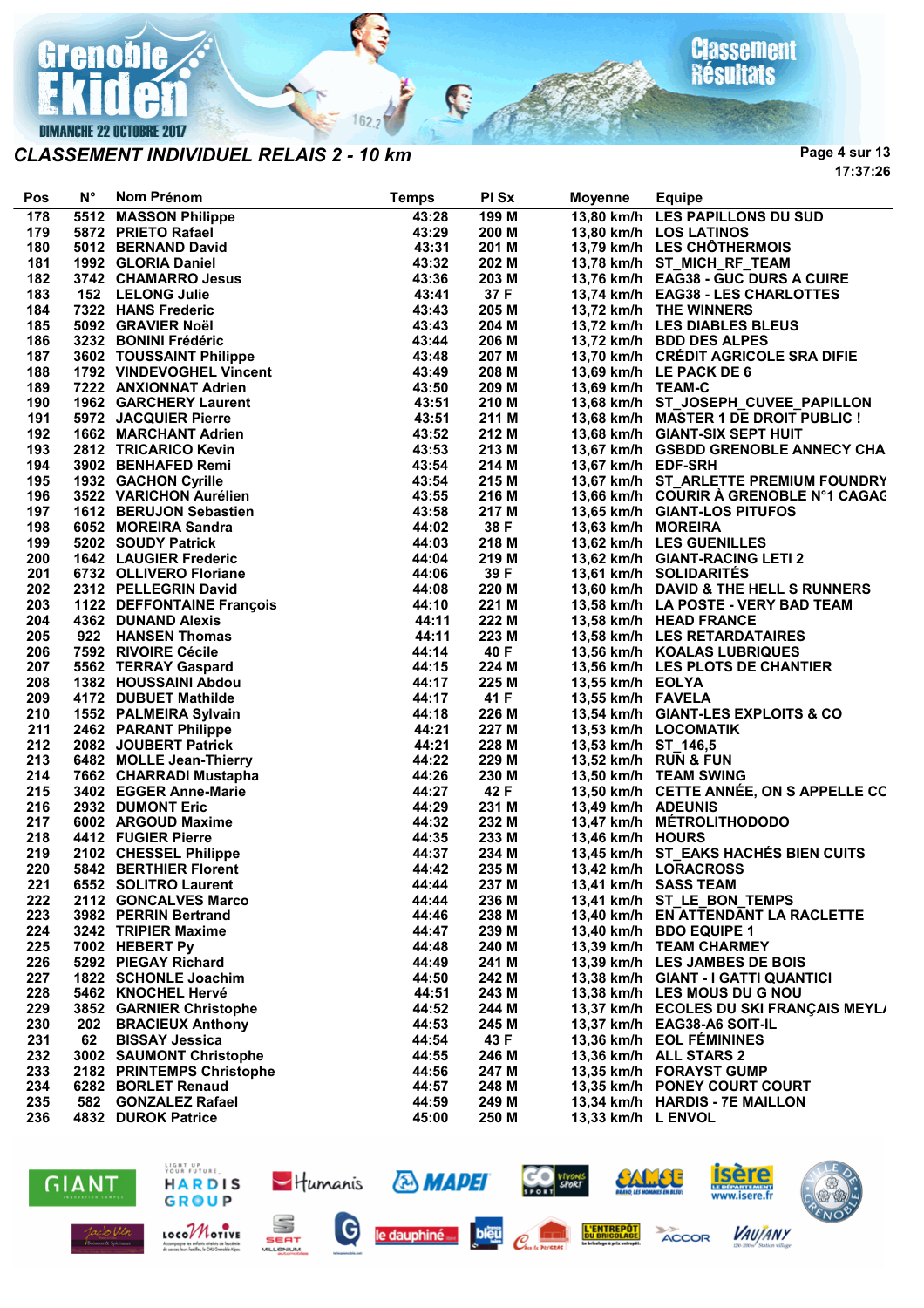

*CLASSEMENT INDIVIDUEL RELAIS 2 - 10 km*

**Page 5 sur 13 17:37:26**

| Pos | Ν°  | <b>Nom Prénom</b>            | <b>Temps</b> | PI Sx | <b>Moyenne</b>      | <b>Equipe</b>                              |
|-----|-----|------------------------------|--------------|-------|---------------------|--------------------------------------------|
| 237 |     | 6222 MICOUD Fabrice          | 45:01        | 251 M |                     | 13,33 km/h PARIS S TEAM FAMILY             |
| 238 |     | 6292 BUTAUD Maxime           | 45:02        | 252 M |                     | 13,32 km/h POUR LE NOM ON A DIT : "C EST I |
| 239 |     | 2242 WIRTH Bruno             | 45:03        | 253 M |                     | 13,32 km/h EVERYWHERE YOU LOOK             |
| 240 |     | 3012 BIANCHI Frédéric        | 45:05        | 254 M |                     | 13,31 km/h ALPES CNAMTS                    |
| 241 |     | 4702 SIFFRAY Pierre          | 45:06        | 255 M |                     | 13,30 km/h LA MAMMÈNERIE                   |
| 242 |     | 5892 IUTZELER Franck         | 45:08        | 256 M |                     | 13,29 km/h MACHINE RUNNING                 |
| 243 |     | 4552 MICHAUX Jérôme          | 45:09        | 257 M |                     | 13,29 km/h J Y VAIS ET J AI (MÊME PAS) PEU |
| 244 |     | 5152 ESBRACHET Estelle       | 45:10        | 44 F  |                     | 13,28 km/h LES FIERS DE HACHE BIS          |
| 245 |     | 5702 DESSOLIER Thibaut       | 45:11        | 258 M |                     | 13,28 km/h LES SURICATES                   |
| 246 |     | 2832 BONNOT Aymerick         | 45:11        | 259 M |                     | 13,28 km/h 100€ QU ON FINIT PAS            |
| 247 |     | 4322 LACHEVRE François       | 45:12        | 260 M |                     | 13,27 km/h GYM SPORT CO SEYSSINS           |
| 248 |     | 5452 FORNELLI Frederic       | 45:13        | 261 M |                     | 13,27 km/h LES MOUFLONS                    |
| 249 |     | 7452 LEGRIEL Julien          | 45:13        | 264 M |                     | 13,27 km/h VERITHLON                       |
| 250 |     | 7232 AUGÉ Baptiste           | 45:13        | 262 M |                     | 13,27 km/h TEEXMANIMAUX                    |
| 251 |     | 4202 DENIEL Olivier          | 45:13        | 263 M | 13,27 km/h FRUCTIS  |                                            |
| 252 | 72  | <b>HENRY Solenn</b>          | 45:15        | 45 F  |                     | 13,26 km/h ESL FÉMININES 1                 |
| 253 | 162 | <b>FERRARI Bruno</b>         | 45:15        | 265 M |                     | 13,26 km/h EAG38 - LES COUREURSFOUS        |
| 254 |     | 5832 DAL ZOTTO Bernard       | 45:17        | 266 M |                     | 13,25 km/h L ISERE OISE                    |
| 255 |     | 5252 PASSI Jean Jacques      | 45:19        | 267 M |                     | 13,24 km/h LES INCOGNITOS                  |
| 256 |     | 4442 LE BASTARD Florent      | 45:22        | 268 M |                     | 13,23 km/h I LOVE MY PROSTATE 2            |
| 257 |     | 7172 CORDIER Yohann          | 45:25        | 269 M |                     | 13,21 km/h TEAM PHOTOWEB 5 SOFT            |
| 258 |     | 2712 BONNET Franck           | 45:26        | 270 M | 13,21 km/h SOITEC 1 |                                            |
| 259 |     | 6562 ENFOUX Yves             | 45:27        | 271 M | 13,20 km/h SCF TEAM |                                            |
| 260 |     | 2952 SACK Alexis             | 45:28        | 272 M |                     | 13,20 km/h AIRSTAR TEAM                    |
| 261 |     | 1982 BIARD Sylvain           | 45:28        | 274 M |                     | 13,20 km/h ST_LES_CHEVRES                  |
| 262 |     | 4892 THIBAUD Mickaël         | 45:28        | 273 M |                     | 13,20 km/h LES BADISTES                    |
| 263 |     | 4042 MATHON Sebastien        | 45:30        | 275 M | 13,19 km/h EOS      |                                            |
| 264 |     | 3562 BALLAIN Thierry         | 45:35        | 276 M |                     | 13,16 km/h COURIR À GRENOBLE N°5 CAGLIS    |
| 265 |     | 6942 BRESSON Olivier         | 45:36        | 277 M |                     | 13,16 km/h TEAM APÉRO                      |
| 266 |     | 2982 TCHOULFIAN Pierre       | 45:36        | 278 M |                     | 13,16 km/h ALEDIA_NOT FAST BUT FURIOUS     |
| 267 |     | 4612 MARTINEZ Jonathan       | 45:36        | 279 M |                     | 13,16 km/h KILOM EATERS                    |
| 268 |     | 4902 BALME Frédéric          | 45:37        | 280 M |                     | 13,15 km/h LES BALMOUZ                     |
| 269 |     | 6242 VEYRET Elodie           | 45:42        | 46 F  |                     | 13,13 km/h PHARMACOTEAM                    |
| 270 |     | 2052 FAVENNEC Laurent        | 45:45        | 281 M |                     | 13,11 km/h ST_UNE_BELLE_HISTOIRE           |
| 271 |     | 3502 JOANNIN Colas           | 45:46        | 282 M | 13,11 km/h COMSOL   |                                            |
| 272 |     | 1402 FARLEY Andrew           | 45:47        | 283 M |                     | 13,11 km/h FCG & ASSOCIÉS                  |
| 273 |     | 6372 DURAND Marjorie         | 45:48        | 47 F  |                     | 13,10 km/h RC ZAMIGOS RUGBY 1              |
| 274 |     | 2222 GARCIA Florent          | 45:48        | 284 M |                     | 13,10 km/h LES MÉTALITY                    |
| 275 |     | 1592 PERKINS Adrian          | 45:49        | 285 M |                     | 13,10 km/h GIANT-LES SPEEDY                |
| 276 |     | 4602 GUERIN Jerome           | 45:51        | 287 M |                     | 13,09 km/h KÉKONFÉLA 2                     |
| 277 |     | 7382 DE BARROS ARAUJO Thomas | 45:51        | 286 M |                     | 13,09 km/h TOUS AVEC THEO                  |
| 278 |     | <b>1882 MORALES Sophie</b>   | 45:56        | 48 F  |                     | 13,06 km/h GIANT - LES TORTUES NINJA       |
| 279 |     | 682 LACOMBE Emmanuel         | 45:56        | 288 M |                     | 13,06 km/h LES TOULOUSAINS ALLEGES         |
| 280 |     | 2972 MARRA Marjorie          | 45:56        | 49 F  |                     | 13,06 km/h ALEDIA METS LES WATTS           |
| 281 |     | 3882 OLLAGNON Jerome         | 45:57        | 289 M | 13,06 km/h EDF RTN  |                                            |
| 282 |     | 362 VILETTE Aline            | 45:58        | 50 F  |                     | 13,05 km/h LES FILLES DU FAC               |
| 283 |     | 4422 DUPUY Carole            | 46:03        | 51 F  |                     | 13,03 km/h I HAVE NO IDEA                  |
| 284 |     | 3972 BERCHOUX Stéphane       | 46:04        | 290 M |                     | 13,02 km/h EMILIE AND THE QUADRAS          |
| 285 |     | 7482 GILLET David            | 46:05        | 291 M |                     | 13,02 km/h VOUSFINANCER                    |
| 286 |     | 6892 CORDIER Guillaume       | 46:06        | 292 M |                     | 13,02 km/h TEAM BLOC URGENCE               |
| 287 |     | 5072 CROUZET-DEPROST Thomas  | 46:07        | 293 M |                     | 13.01 km/h LES CROUZPIC                    |
| 288 |     | 3582 JAUSSOIN Thierry        | 46:08        | 294 M |                     | 13,01 km/h COURIR A GRENOBLE N°7 CAGER     |
| 289 |     | 392 PRIER Benoit             | 46:09        | 295 M | 13,00 km/h USSE 1   |                                            |
| 290 |     | 4142 JOUANY Pierre           | 46:14        | 296 M | 12,98 km/h FAFALP   |                                            |
| 291 |     | <b>4662 GARDET Nicolas</b>   | 46:15        | 297 M | 12,97 km/h KSB      |                                            |
| 292 |     | 6032 VOLANT Valérie          | 46:15        | 52 F  |                     | 12,97 km/h MOJITEAM                        |
| 293 |     | 6622 SANDELIS Thomas         | 46:16        | 299 M |                     | 12,97 km/h SHORT EDITION 1                 |
| 294 |     | <b>632 RAVANEL Nicolas</b>   | 46:16        | 298 M |                     | 12,97 km/h HARDIS - RUN HARDIS RUN         |
| 295 |     | 5522 STEPNIEWSKI Philippe    | 46:19        | 300 M |                     | 12,95 km/h LES PATATES SAUTÉES             |
|     |     |                              |              |       |                     |                                            |

Ç

 $162.2$ 





SEAT

MILLENIUM

LIGHT UP<br>YOUR FUTURE

LOCOMOTIVE

Accompagne les solaris aiteints de leucénie<br>de concer leurs fomilles, le CHI Grandele-Alom



**& MAPEI** 





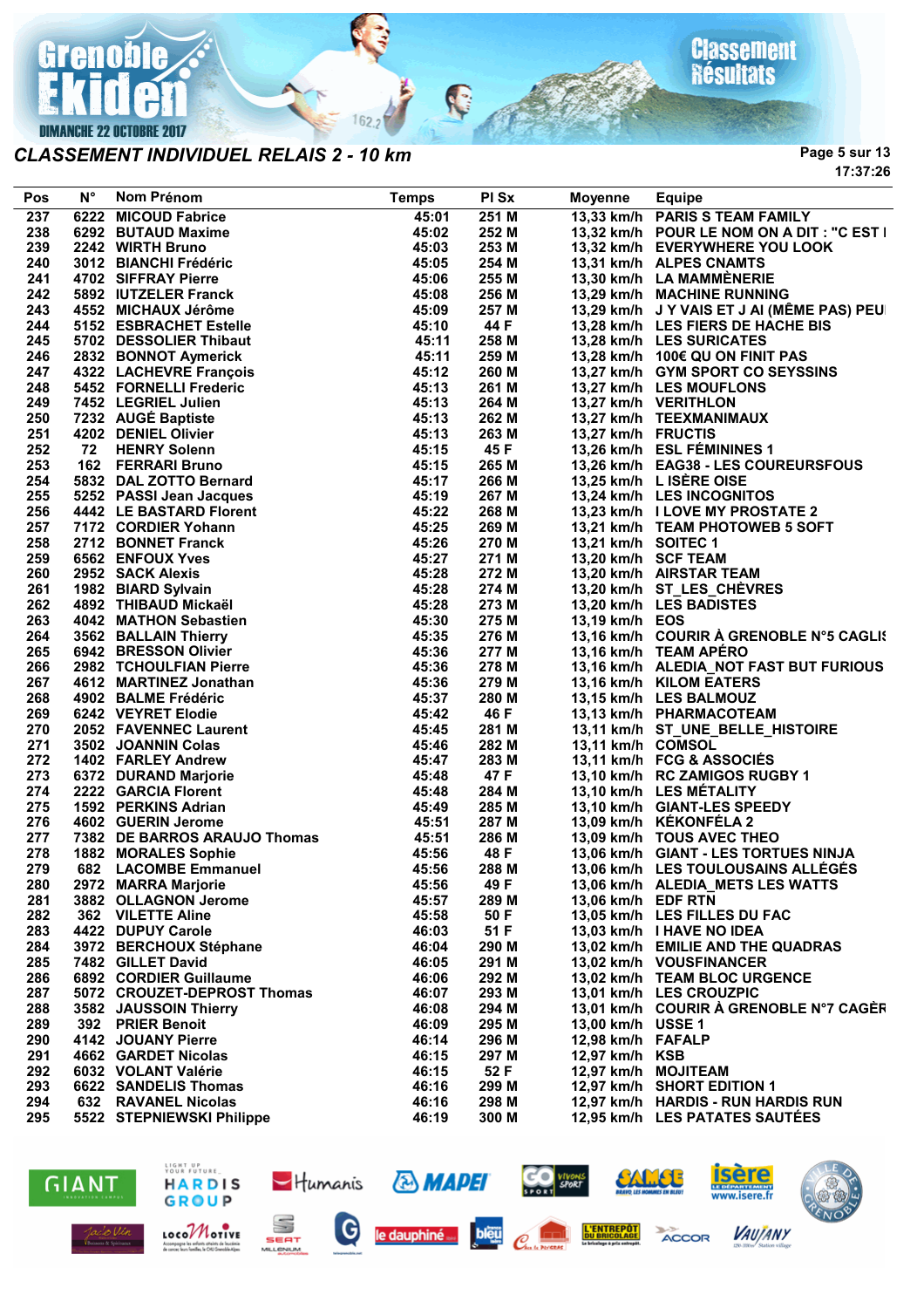

#### *CLASSEMENT INDIVIDUEL RELAIS 2 - 10 km*

**Page 6 sur 13 17:37:26**

| Pos | <b>N°</b> | Nom Prénom                                                             | <b>Temps</b> | PI Sx          | Moyenne             | <b>Equipe</b>                                        |
|-----|-----------|------------------------------------------------------------------------|--------------|----------------|---------------------|------------------------------------------------------|
| 296 | 792       | <b>TASCHER Yannick</b>                                                 | 46:20        | 302 M          |                     | 12,95 km/h SAMSE DIGITALS TEAM                       |
| 297 |           | 1182 MARTINEZ Emmanuel                                                 | 46:20        | 301 M          |                     | 12,95 km/h LA POSTE - TEAM TERRAY TIMBR              |
| 298 |           | 6572 QUIQUEMPOIX Christophe                                            | 46:21        | 303 M          |                     | 12,94 km/h SCHNEIDER RUNNERS                         |
| 299 |           | 382 JANSSENS Philippe                                                  | 46:21        | 305 M          | 12,94 km/h SOCOTEC  |                                                      |
| 300 |           | 332 LIAUD Fabrice                                                      | 46:21        | 304 M          |                     | 12,94 km/h GRESI ATHLE MIXTE 2                       |
| 301 |           | 602 DUARTE Vincent                                                     | 46:22        | 306 M          |                     | 12,94 km/h HARDIS - LA PRESSION ON LA BO             |
| 302 |           | 6472 PORTRAT Vincent                                                   | 46:24        | 307 M          | 12,93 km/h RPC TEAM |                                                      |
| 303 |           | 752 DEBROSSE Corentin                                                  | 46:26        | 308 M          |                     | 12,92 km/h SAMSE - BATIPOTES                         |
| 304 |           | 5122 CHOLLIER Maurice                                                  | 46:27        | 309 M          |                     | 12,92 km/h LES ESCARGOTS D ALLIVET                   |
| 305 |           | 5612 SAVOYAT Franck                                                    | 46:29        | 310 M          |                     | 12,91 km/h LES RHUMNERS                              |
| 306 |           | 5752 SALVI Sébastien                                                   | 46:31        | 311 M          |                     | 12,90 km/h LES TRANKILOUS                            |
| 307 |           | 7562 DE CHOUDENS Christelle                                            | 46:32        | 53 F           | 12,89 km/h ZMAMUZ   |                                                      |
| 308 |           | 2072 SPECTY Clément                                                    | 46:33        | 313 M          |                     | 12,89 km/h ST NIGHT FEVER                            |
| 309 |           | 4522 MOURZAGH Majid                                                    | 46:33        | 312 M          |                     | 12,89 km/h JARDIN DE LA BALME                        |
| 310 |           | 7272 PENA REVELLEZ Alexandra                                           | 46:34        | 54 F           |                     | 12,88 km/h THE FLYING TURTLES                        |
| 311 |           | 702 HULLOT Romain                                                      | 46:36        | 314 M          | 12,88 km/h MAPEI 4  |                                                      |
| 312 |           | 4452 CHOLAT Florent                                                    | 46:37        | 315 M          | 12,87 km/h IMPACTE  |                                                      |
| 313 |           | 1502 CARL Nico                                                         | 46:45        | 316 M          |                     | 12,83 km/h GIANT-LA BEAUTE ET LES BETES              |
| 314 |           | 3782 ROSSET Vincent                                                    | 46:49        | 317 M          |                     | 12,82 km/h EAG38-VIZILLE TEAM 1                      |
| 315 |           | 6822 MATHON Régis                                                      | 46:52        | 318 M          |                     | 12,80 km/h SUPERMATHON FAMILY TEAM                   |
| 316 |           | 7472 FALISZ Mélanie                                                    | 46:54        | 55 F           |                     | 12,79 km/h VOREPPE TEAM                              |
| 317 |           | 2642 FORT Sebastien                                                    | 46:55        | 319 M          |                     | 12,79 km/h RÊVE D UN MONDE MEILLEUR                  |
|     |           |                                                                        |              |                |                     |                                                      |
| 318 |           | 3912 BLOUZON Camille<br>2592 BUISSON Rémi                              | 46:56        | 320 M<br>321 M |                     | 12,78 km/h EKIFAMILY<br>12,78 km/h NON MAIS JE RÊVES |
| 319 |           |                                                                        | 46:58        |                |                     |                                                      |
| 320 |           | 4022 GRISOLANO Philippe                                                | 46:59        | 322 M          | 12,77 km/h EOLAS    |                                                      |
| 321 |           | 3612 NAVARRO Marcel                                                    | 47:02        | 323 M          |                     | 12,76 km/h CURIE TEAM                                |
| 322 |           | 4542 DE BARROS Dario                                                   | 47:02        | 324 M          |                     | 12,76 km/h JUST FOR FUN                              |
| 323 |           | 3622 POIROT Philippe                                                   | 47:05        | 325 M          |                     | 12,74 km/h CYCLO CLUB DE GIÈRES                      |
| 324 |           | 5802 PETIT Albin                                                       | 47:09        | 326 M          |                     | 12,73 km/h LIG-ERODS                                 |
| 325 |           | 372 GOUMAS Marie-Laure                                                 | 47:12        | 57 F           |                     | 12,71 km/h LES TOCARDS                               |
| 326 |           | 6792 LAVALLEE Eric                                                     | 47:12        | 327 M          |                     | 12,71 km/h SPOUTNIK TEAM 2                           |
| 327 |           | 7242 LEROUX Catherine                                                  | 47:12        | 56 F           |                     | 12,71 km/h TERRE DE RUNNERS GRENOBLE                 |
| 328 |           |                                                                        | 47:13        | 328 M          |                     | 12,71 km/h TEAM PHOTOWEB 4 SPEED                     |
| 329 |           |                                                                        | 47:13        | 329 M          |                     | 12,71 km/h GIANT-LES SPASIENS                        |
| 330 |           | 7162 TANGAVELOU Dominique<br>1582 BRUYERE Vincent<br>3082 FRANK Damien | 47:14        | 332 M          |                     | 12,70 km/h APÉROS TEAM                               |
| 331 |           | 3272 CAZEAU Thibaut                                                    | 47:14        | 330 M          |                     | 12,70 km/h BLUE ORTHO                                |
| 332 |           | 5482 ORFEUIL Nicolas                                                   | 47:14        | 331 M          |                     | 12,70 km/h LES OEUFS MOLLETS                         |
| 333 |           | 5672 GANDON Gérald                                                     | 47:15        | 333 M          |                     | 12,70 km/h LES SIX TRONCS EN EKILIBRE                |
| 334 |           | 2232 SERPOLET Nicolas                                                  | 47:16        | 334 M          |                     | 12,69 km/h CC LE GRÉSIVAUDAN                         |
| 335 |           | 3842 PETIT Thomas                                                      | 47:16        | 335 M          |                     | 12,69 km/h ECOLE DU SKI FRANCAIS MEYLAI              |
| 336 |           | 2422 SANTIQUET Jacques                                                 | 47:16        | 336 M          | 12,69 km/h LOCO FUN |                                                      |
| 337 |           | 3632 MOLINARI Sébastien                                                | 47:18        | 338 M          |                     | 12,68 km/h CYTOO MYOKIDEN                            |
| 338 |           | 6102 CUAZ Fabien                                                       | 47:18        | 337 M          |                     | 12,68 km/h OLDAMOCEFAPA                              |
| 339 |           | 7572 RUEL David                                                        | 47:20        | 339 M          |                     | 12,68 km/h #TOCARDS                                  |
| 340 |           | 2902 FARGETON Laurence                                                 | 47:21        | 58 F           |                     | 12,67 km/h ACP CROLLES                               |
| 341 |           | 2582 BARTHELEMY Franco                                                 | 47:23        | 341 M          |                     | 12,66 km/h L ARMÉE DES RÊVES                         |
| 342 |           | 1602 DARRAS François-Xavier                                            | 47:23        | 342 M          |                     | 12.66 km/h GIANT-LES SSURFEURS                       |
| 343 |           | 6492 DUMONT Thierry                                                    | 47:23        | 340 M          |                     | 12,66 km/h RUN4FUN 1                                 |
| 344 |           | 5322 CARDIN Cécile                                                     | 47:28        | 59 F           |                     | 12,64 km/h LES KILOMAÎTRES                           |
| 345 |           | 2162 CASTELLAN Loris                                                   | 47:29        | 344 M          | 12,64 km/h APAJH 4  |                                                      |
| 346 |           | 4972 FRASSIER Jean Marc                                                | 47:29        | 343 M          |                     | 12,64 km/h LES BIEN MONTES_TENCIN                    |
| 347 |           | 5022 BONNET-GAMARD Alexandre                                           | 47:34        | 345 M          |                     | 12,61 km/h LES CLAQU ÂGES                            |
| 348 |           | 912 SCAPIN Ludovic                                                     | 47:34        | 346 M          |                     | 12,61 km/h RADIANCE GROUPE HUMANIS                   |
| 349 |           | 2152 VASSEUR Julien                                                    | 47:38        | 347 M          |                     | 12,60 km/h SOMMAIRE                                  |
| 350 |           | 2792 ZAMBITO Séverine                                                  | 47:41        | 60 F           |                     | 12,58 km/h ADREA PINK LADIES                         |
| 351 |           | 5762 JONCHERY Pascal                                                   | 47:43        | 348 M          |                     | 12,57 km/h LES TRANQUILLOUS                          |
| 352 |           | 5172 GUENAUD Catherine                                                 | 47:47        | 61 F           |                     | 12,56 km/h LES FURETTES                              |
| 353 |           | 2412 NGUYEN Franck                                                     | 47:47        | 349 M          |                     | 12,56 km/h LOCO FASSON 4                             |
| 354 |           | 3282 CHEVAUDONNA Mathieu                                               | 47:48        | 350 M          |                     | 12,55 km/h BON PASTEUR & CO                          |

R

 $162.2$ 





SEAT

MILLENIUM

LOCOMOTIVE

Accompagne les solants atteints<br>de concer leurs fomilles, le OKI G



**& MAPEI** 





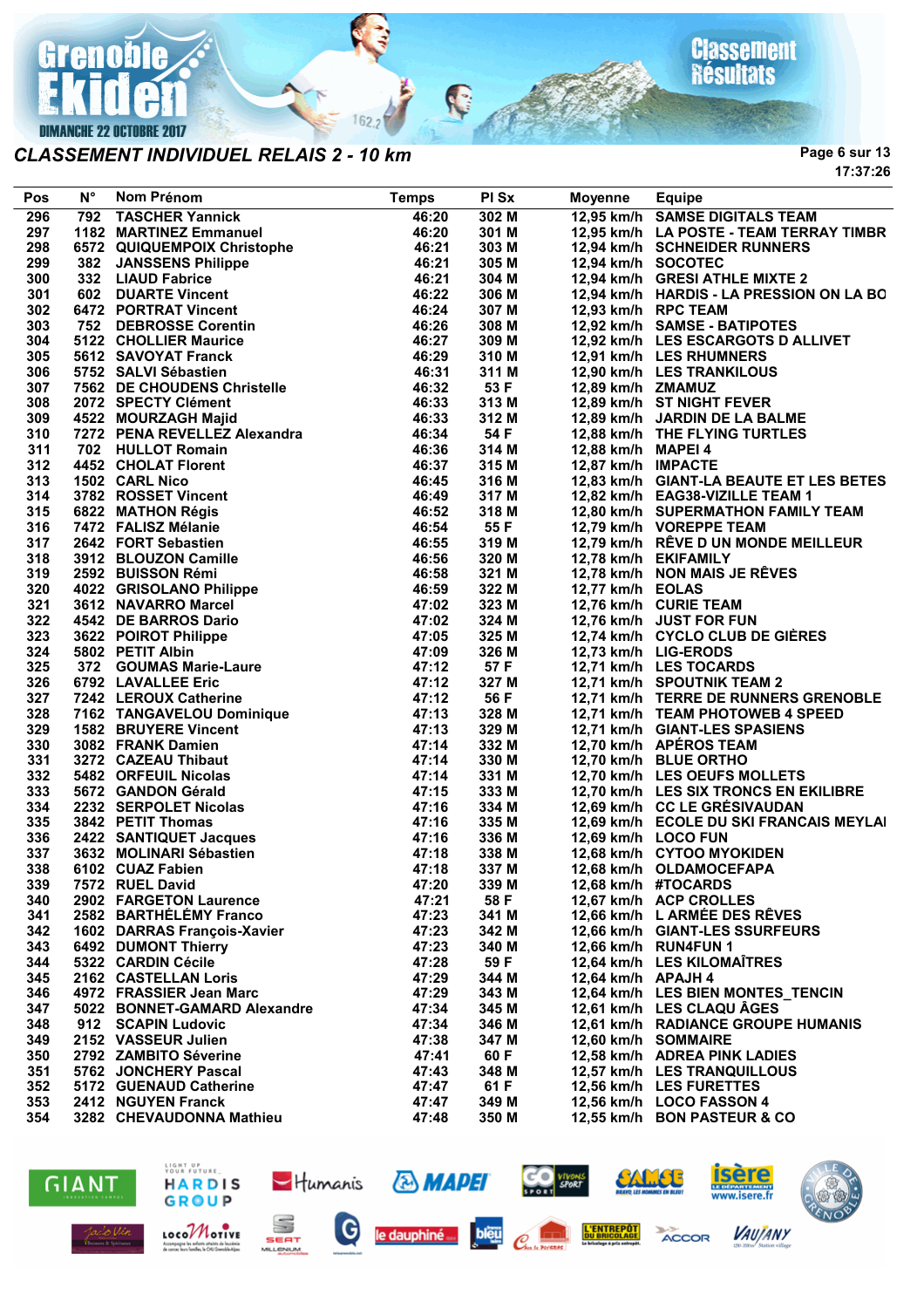

*CLASSEMENT INDIVIDUEL RELAIS 2 - 10 km*

**Page 7 sur 13 17:37:26**

| Pos | $N^{\circ}$ | Nom Prénom                                                                                                                                                                                                                                       | <b>Temps</b> | PI Sx | <b>Moyenne</b>     | <b>Equipe</b>                            |
|-----|-------------|--------------------------------------------------------------------------------------------------------------------------------------------------------------------------------------------------------------------------------------------------|--------------|-------|--------------------|------------------------------------------|
| 355 |             | <b>4812 MARCHAL Perrine</b>                                                                                                                                                                                                                      | 47:49        | 62 F  |                    | 12,55 km/h L EKOTEAM                     |
| 356 |             | 4812 MARCHAL Perrine<br>3662 DRICHE Khaled<br>4502 COURTE Sylvain<br>6042 MOSDALE Renaut<br>1842 VIARDOT Sebastien<br>6212 BERTHIN Laurent<br>7092 LEGER Corentin<br>5742 DAUMET Marie<br>1512 THEVENON Emmanuel<br>1503 THEVENON Emmanuel       | 47:50        | 351 M | 12,54 km/h DIAMFAB |                                          |
| 357 |             |                                                                                                                                                                                                                                                  | 47:52        | 352 M |                    | 12,53 km/h INSTITUT FOURIER              |
| 358 |             |                                                                                                                                                                                                                                                  | 47:52        | 353 M | 12,53 km/h MOPECC  |                                          |
| 359 |             |                                                                                                                                                                                                                                                  | 47:53        | 354 M |                    | 12,53 km/h GIANT - IRUNMAG               |
| 360 |             |                                                                                                                                                                                                                                                  | 47:54        | 355 M |                    | 12,53 km/h PAPILLONS MAIS PRESQUE        |
| 361 |             |                                                                                                                                                                                                                                                  | 48:00        | 356 M |                    | 12,50 km/h TEAM JOJO                     |
| 362 |             |                                                                                                                                                                                                                                                  | 48:01        | 63 F  |                    | 12,50 km/h LES TRACEURS DE L EXTRÊME     |
| 363 |             |                                                                                                                                                                                                                                                  | 48:01        | 357 M |                    | 12,50 km/h GIANT-LA REVANCHE DES SIX     |
| 364 |             | 3692 COUTANT Thierry                                                                                                                                                                                                                             | 48:04        | 358 M |                    | 12,48 km/h DON DU SANG LA POSTE - ORAN(  |
| 365 |             | 1902 MAITRE Emmanuel                                                                                                                                                                                                                             | 48:05        | 360 M |                    | 12,48 km/h GIANT - ROCH AND RUN          |
| 366 |             |                                                                                                                                                                                                                                                  | 48:05        | 359 M |                    | 12,48 km/h MARYLINE ET LES GARÇONS       |
| 367 |             |                                                                                                                                                                                                                                                  | 48:06        | 361 M |                    | 12,47 km/h RAMENRUNNERS                  |
| 368 |             |                                                                                                                                                                                                                                                  | 48:06        | 362 M |                    | 12,47 km/h 3 POUR TOUS                   |
| 369 |             |                                                                                                                                                                                                                                                  | 48:07        | 64 F  |                    | 12,47 km/h LES IMPROS !                  |
| 370 |             |                                                                                                                                                                                                                                                  | 48:10        | 363 M |                    | 12,46 km/h LES GORDINI                   |
| 371 |             |                                                                                                                                                                                                                                                  | 48:11        | 364 M |                    | 12,45 km/h ST_UN_BEAU_ROMAN              |
| 372 |             |                                                                                                                                                                                                                                                  | 48:12        | 365 M |                    | 12,45 km/h NOVELIS PAE                   |
| 373 |             |                                                                                                                                                                                                                                                  | 48:15        | 366 M |                    | 12,44 km/h LOCO ALLAN1                   |
| 374 |             |                                                                                                                                                                                                                                                  | 48:17        | 367 M |                    | 12,43 km/h HELL O KIKI                   |
| 375 |             |                                                                                                                                                                                                                                                  | 48:17        | 368 M |                    | 12,43 km/h ATOS SA CENTER                |
| 376 |             |                                                                                                                                                                                                                                                  | 48:17        | 65 F  | 12,43 km/h ESSM 2  |                                          |
| 377 |             |                                                                                                                                                                                                                                                  | 48:18        | 369 M |                    | 12,42 km/h LOCO CAMILLE                  |
| 378 |             |                                                                                                                                                                                                                                                  | 48:21        | 370 M | 12,41 km/h GOA GOA |                                          |
| 379 |             |                                                                                                                                                                                                                                                  | 48:27        | 371 M |                    | 12,38 km/h SUR UN MALENTENDU ÇA PEUT M   |
| 380 |             |                                                                                                                                                                                                                                                  | 48:28        | 372 M |                    | 12,38 km/h LES QUADRATHONIENS            |
| 381 |             |                                                                                                                                                                                                                                                  | 48:29        | 373 M |                    | 12,38 km/h ALL STARS 1                   |
| 382 |             |                                                                                                                                                                                                                                                  | 48:33        | 66 F  | 12,36 km/h TEAM BH |                                          |
| 383 |             |                                                                                                                                                                                                                                                  | 48:35        | 375 M |                    | 12,35 km/h LES MONSIEURS MADAMES         |
| 384 |             |                                                                                                                                                                                                                                                  | 48:35        | 374 M |                    | 12,35 km/h GIANT - XOG                   |
| 385 |             |                                                                                                                                                                                                                                                  | 48:38        | 376 M |                    | 12,34 km/h LOCO ALLAN3                   |
| 386 |             |                                                                                                                                                                                                                                                  | 48:40        | 67 F  |                    | 12,33 km/h LES SCIENCES PIPO             |
| 387 |             |                                                                                                                                                                                                                                                  | 48:42        | 377 M |                    | 12,32 km/h CD VARCES TRIATHLON 3         |
| 388 |             |                                                                                                                                                                                                                                                  | 48:43        | 378 M |                    | 12,32 km/h LES INDESTRUCTIBLES           |
| 389 |             |                                                                                                                                                                                                                                                  | 48:45        | 68 F  |                    | 12,31 km/h ECOLE DES PUPILLES DE L AIR F |
| 390 |             |                                                                                                                                                                                                                                                  | 48:45        | 379 M |                    | 12,31 km/h GIANT-B RUN                   |
| 391 |             |                                                                                                                                                                                                                                                  | 48:46        | 380 M |                    | 12,30 km/h RÉTRO-ACTIFS                  |
| 392 |             |                                                                                                                                                                                                                                                  | 48:48        | 381 M |                    | 12,30 km/h EBIKEMAPS                     |
| 393 |             |                                                                                                                                                                                                                                                  | 48:51        | 382 M |                    | 12,28 km/h COCOLOCO                      |
| 394 |             | 3692 COUTANT Thierry<br>1902 MATTRE Emmanuel<br>5962 LEULLIETTE Stephane<br>262 LEULLIETTE Stephane<br>262 ROGER Etienne<br>262 LEULLIETTE Stephane<br>262 LEVERD Francois<br>262 LEVERD Francois<br>262 LEVERD Francois<br>262 TROUILLETON Thie | 48:54        | 385 M |                    | 12,27 km/h LES ILLUMINÉS                 |
| 395 |             |                                                                                                                                                                                                                                                  | 48:54        | 384 M |                    | 12,27 km/h HARDISJONCTES                 |
| 396 |             |                                                                                                                                                                                                                                                  | 48:54        | 383 M |                    | 12,27 km/h GIANT-GEM-VITESSE FOLLE       |
| 397 |             |                                                                                                                                                                                                                                                  | 48:54        | 386 M |                    | 12,27 km/h SAMSE - TEAM PONT 2.0         |
| 398 |             | 7122 SPERANDIO Gerard                                                                                                                                                                                                                            | 48:54        | 387 M |                    | 12,27 km/h TEAM PAYANT 3                 |
| 399 |             | 6782 BRETON Sophie                                                                                                                                                                                                                               | 48:56        | 69 F  |                    | 12,26 km/h SPORT 2000 EPAGNY             |
| 400 |             | 2062 GUERABSI Mathieu                                                                                                                                                                                                                            | 48:59        | 389 M |                    | 12,25 km/h STAR_WARS                     |
| 401 |             | 7682 FRANCIOSI Ludovic                                                                                                                                                                                                                           | 48:59        | 388 M |                    | 12,25 km/h PERFECTEAM                    |
| 402 |             | 5552 VANDEWAETER Frederic                                                                                                                                                                                                                        | 48:59        | 390 M |                    | 12,25 km/h LES PICARDS                   |
| 403 |             | 7332 DE MARIA Stephane                                                                                                                                                                                                                           | 49:00        | 391 M |                    | 12,24 km/h TIÉLAFAMILLENRJ               |
| 404 |             | 2192 VIAL Patrice                                                                                                                                                                                                                                | 49:00        | 392 M |                    | 12,24 km/h LES ARTISTES                  |
| 405 |             | 7652 GAILLIARD Sébastien                                                                                                                                                                                                                         | 49:02        | 394 M | 12,24 km/h SAW6    |                                          |
| 406 |             | 6022 DIAGNE GARCIA Adams                                                                                                                                                                                                                         | 49:02        | 393 M |                    | 12,24 km/h MISTERAMS                     |
| 407 |             | 2652 BICHET Alexandre                                                                                                                                                                                                                            | 49:04        | 395 M |                    | 12,23 km/h RÊVE-ELATION                  |
| 408 |             | 3372 BORTOT Fabien                                                                                                                                                                                                                               | 49:05        | 396 M | 12,22 km/h CDJ     |                                          |
| 409 |             | 5542 TRISTANT Thomas                                                                                                                                                                                                                             | 49:08        | 397 M |                    | 12,21 km/h LES PETITS PÉDESTRES          |
| 410 |             | 3112 MONTIGON Christophe                                                                                                                                                                                                                         | 49:08        | 398 M |                    | 12,21 km/h AQUADREAMTEAM                 |
| 411 |             | 3252 POINTEAU Yannick                                                                                                                                                                                                                            | 49:11        | 399 M |                    | 12,20 km/h BDO EQUIPE 2                  |
| 412 |             | 1772 CADET Maïlis                                                                                                                                                                                                                                | 49:14        | 70 F  |                    | 12,19 km/h GIANT-GEM-TU VERRA TOUJOUR!   |
| 413 |             | 7512 ROLLIN Marieke                                                                                                                                                                                                                              | 49:14        | 71 F  |                    | 12,19 km/h WE RUN GRENOBLE #2            |

R

 $162.2$ 





SEAT

MILLENIUM

LOCOMOTIVE

Accompagne les solants atteints<br>de concer leurs fomilles, le OKI G



**& MAPEI** 





**VAUJANY** 

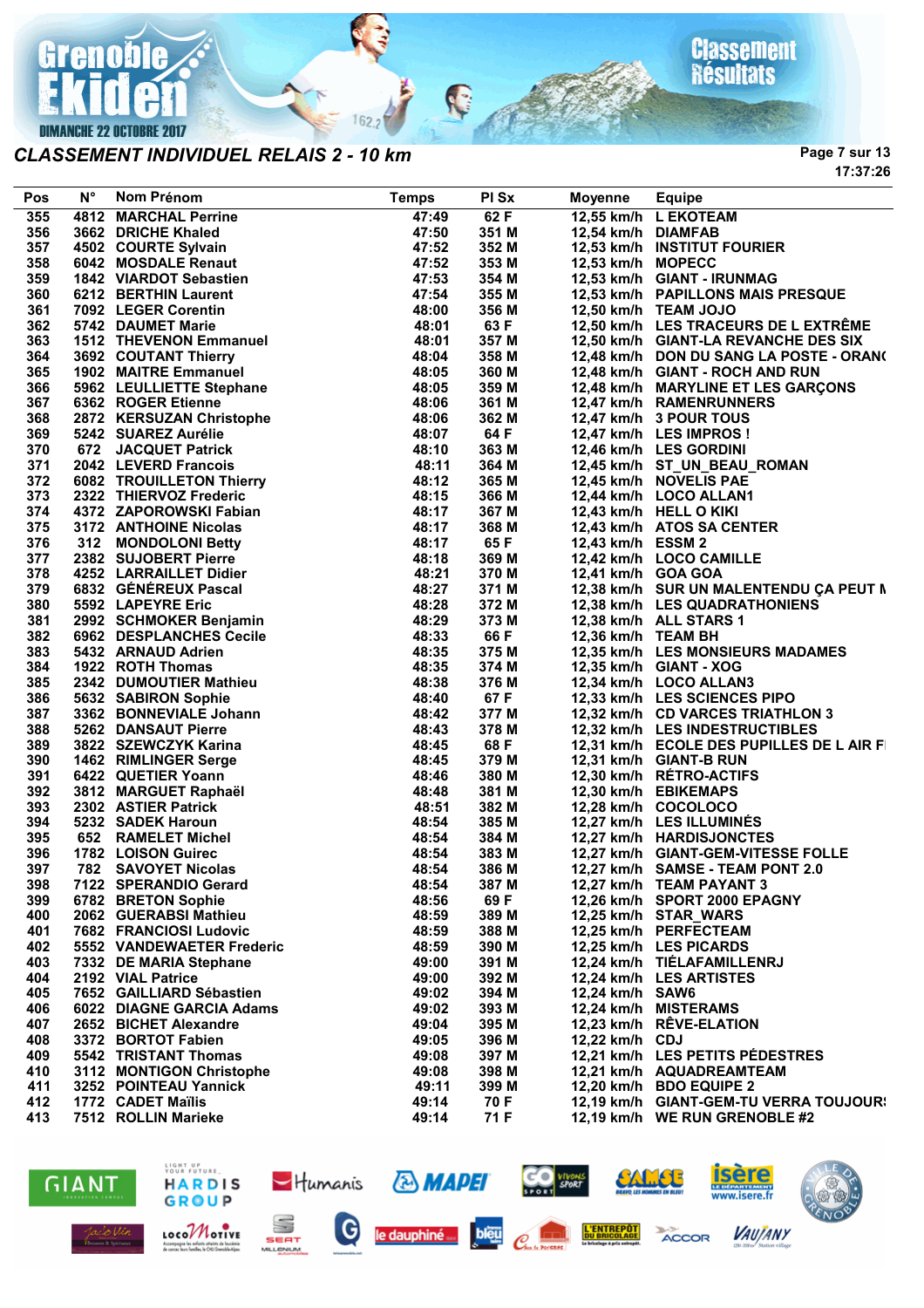

#### *CLASSEMENT INDIVIDUEL RELAIS 2 - 10 km*

**Classement**<br>Résultats

**Page 8 sur 13 17:37:26**

| Pos | $N^{\circ}$ | Nom Prénom                                       | <b>Temps</b>   | PI Sx | <b>Moyenne</b>      | <b>Equipe</b>                                        |
|-----|-------------|--------------------------------------------------|----------------|-------|---------------------|------------------------------------------------------|
| 414 |             | 2332 MESSON Julien                               | 49:16          | 400 M |                     | 12,18 km/h LOCO ALLAN2                               |
| 415 |             | 2172 VACHON Jean Luc                             | 49:21          | 401 M | 12,16 km/h APASH    |                                                      |
| 416 |             | 3642 IDELON Vincent                              | 49:23          | 402 M |                     | 12,15 km/h DAHU Ø NOIX                               |
| 417 |             | 3772 BEKIAN Haïg                                 | 49:23          | 403 M |                     | 12,15 km/h EAG38-ACS-DREAM TEAM SASSE                |
| 418 |             | 5212 PINGUET Justine                             | 49:23          | 72 F  |                     | 12,15 km/h LES HAKA THE HI YES                       |
| 419 |             | 7032 LEGEAI Maxence                              | 49:24          | 404 M |                     | 12,15 km/h TEAM E.N.D.                               |
| 420 |             | 7292 LO PINTO Eric                               | 49:28          | 406 M |                     | 12,13 km/h THE SIX ON THE BEACH                      |
| 421 |             | 1452 BOHNKE Marc                                 | 49:28          | 405 M |                     | 12,13 km/h GIANT - SAUVE QUI PEUT!                   |
| 422 |             | 6602 BALA Melodie                                | 49:30          | 73 F  |                     | 12,12 km/h SHAKE YOUR BOOTY                          |
|     |             |                                                  | 49:30          |       |                     |                                                      |
| 423 |             | 302 MAZZILLI Gilbert                             |                | 407 M | 12,12 km/h ESSM 1   |                                                      |
| 424 |             | 6742 MICHAUD Georgette<br>7252 ANSEAUME Bertrand | 49:31<br>49:34 | 74 F  |                     | 12,12 km/h SPARTAN UNITS 1<br>12,10 km/h THE COUPLES |
| 425 |             |                                                  |                | 408 M |                     |                                                      |
| 426 |             | 4232 TRIFFAULT Clémence                          | 49:38          | 75 F  | 12,09 km/h GENEL    |                                                      |
| 427 |             | 7082 PICCO Marie Laure                           | 49:40          | 77 F  |                     | 12,08 km/h TEAM I@D                                  |
| 428 |             | 3122 LAURENT Guillaume                           | 49:40          | 409 M | 12,08 km/h ARGAZM   |                                                      |
| 429 |             | 7062 BARDOU Lindsay                              | 49:40          | 76 F  |                     | 12,08 km/h TEAM FOURIER                              |
| 430 |             | 562 HEGIC Dragutin                               | 49:41          | 410 M | 12,08 km/h LET S GO |                                                      |
| 431 |             | 722 FRACHON Sébastien                            | 49:41          | 411 M | 12,08 km/h MAPEI 6  |                                                      |
| 432 |             | 1972 YOUSSFI Mohamed                             | 49:44          | 412 M |                     | 12,06 km/h ST_LES_ACHARNÉS                           |
| 433 |             | 6322 PERSOONS Renaud                             | 49:45          | 413 M |                     | 12,06 km/h QUALITE MON CHU                           |
| 434 |             | 1392 BERNARD Alexis                              | 49:46          | 414 M | 12,06 km/h GILLET   |                                                      |
| 435 |             | 4782 BOURRET Zoe                                 | 49:49          | 78 F  |                     | 12,04 km/h L AMBASSADE                               |
| 436 |             | 6842 DARVE Luc                                   | 49:49          | 415 M |                     | 12,04 km/h SWALALALA                                 |
| 437 |             | 4472 CORAZZA Jérome                              | 49:51          | 416 M | 12,04 km/h IMT 1    |                                                      |
| 438 |             | 4512 VALETTE Céline                              | 49:52          | 79 F  |                     | 12,03 km/h ISKN DREAM TEAM                           |
| 439 |             | 5192 MONLIBOS Patrick                            | 49:53          | 417 M |                     | 12,03 km/h LES GIÈROIS                               |
| 440 |             | 2452 GUIGUET Marie                               | 49:53          | 80 F  |                     | 12,03 km/h LOCOMARISCO                               |
| 441 |             | 7552 REJOL Pierre-Maxime                         | 49:56          | 418 M | 12,02 km/h YTHAK    |                                                      |
| 442 |             | <b>1082 RENIAUT Pierre</b>                       | 49:59          | 419 M |                     | 12,00 km/h LA POSTE - LES WINNERS DU LEN             |
| 443 |             | 832 DESGRANGES Gilles                            | 49:59          | 420 M |                     | 12,00 km/h SAMSE-LES DIGITAUX                        |
| 444 |             | 2922 DE MELO Daniel                              | 50:01          | 421 M | 12,00 km/h ADEMIS   |                                                      |
| 445 |             | 5302 DORMEAU Caroline                            | 50:04          | 81 F  |                     | 11,98 km/h LES JEANMILLESIMES                        |
| 446 |             | 4642 DAVESNE Baptiste                            | 50:05          | 422 M | 11,98 km/h KOBE     |                                                      |
| 447 |             | 6402 ROUGE Bernard                               | 50:09          | 424 M |                     | 11,96 km/h RED S AND CO                              |
| 448 |             | 7202 LAURENT Bastien                             | 50:09          | 423 M |                     | 11,96 km/h TEAM SKID                                 |
| 449 |             | 4862 MONTAGNAT Charline                          | 50:12          | 82 F  |                     | 11,95 km/h LES AATLANTIDIENNES                       |
|     |             | 5372 ROTIVAL Pascal                              | 50:13          | 425 M |                     | 11,95 km/h LES MARATUBIENS                           |
| 450 |             |                                                  |                |       |                     |                                                      |
| 451 |             | 3732 HALOUN Altan                                | 50:16          | 426 M |                     | 11,94 km/h EAG38 - GUC 15 DE VMA                     |
| 452 |             | 7362 YVINEC Hervé                                | 50:17          | 427 M |                     | 11,93 km/h TOP OF THE FLOP                           |
| 453 |             | 1802 FILHOL-COCHET Odile                         | 50:17          | 83 F  |                     | 11,93 km/h GIANT - BIOKIDEN                          |
| 454 |             | 6902 MAULLET Sylvain                             | 50:18          | 428 M | 11,93 km/h TEAM 111 |                                                      |
| 455 | 92          | <b>RUSSO Sophie</b>                              | 50:22          | 84 F  |                     | 11,91 km/h EAG38-ACS LES GAMBETTES SAS               |
| 456 |             | 6152 COMYN François-Louis                        | 50:22          | 429 M |                     | 11,91 km/h ORTHO BOOST                               |
| 457 |             | 6592 LEBON Eric                                  | 50:23          | 430 M | 11,91 km/h SEGEPO   |                                                      |
| 458 |             | 2292 BUE Steve                                   | 50:26          | 431 M |                     | 11,90 km/h LES SIX TRONCS                            |
| 459 |             | 7342 LETOUR Dominique                            | 50:28          | 432 M | 11,89 km/h TLCD 1   |                                                      |
| 460 |             | 2032 DEDIEU Laurent                              | 50:30          | 434 M |                     | 11,88 km/h ST REET FIGHTERS                          |
| 461 |             | 2532 SOUILLOT Ludovic                            | 50:30          | 433 M |                     | 11,88 km/h LA RELEVE DES PAPILLONS                   |
| 462 |             | 7642 ONOA Claudia                                | 50:32          | 85 F  |                     | 11,87 km/h PREMO FRANCE                              |
| 463 |             | 3092 VACHON Sophie                               | 50:35          | 86 F  |                     | 11,86 km/h APF ENTREPRISE 38 F                       |
| 465 |             | 3942 HENRY Joanne                                | 50:36          | 87 F  |                     | 11,86 km/h EL CAPPONI ET SES FORGEROCK               |
| 466 |             | 3142 LACROIX Pierre                              | 50:36          | 435 M | 11,86 km/h ASBG     |                                                      |
| 467 |             | 1712 DI VITO Mauro                               | 50:37          | 436 M |                     | 11,85 km/h THE GIANT-RUNNERS OF THE ROI              |
| 468 |             | 1422 DUBOIS Ludivine                             | 50:41          | 88 F  |                     | 11,84 km/h ALPES IS HERE                             |
| 469 |             | 1892 BASKO Denis                                 | 50:42          | 437 M |                     | 11,83 km/h GIANT - LPMMC                             |
| 470 |             | 3302 BRUNET-MANQUAT Silvère                      | 50:43          | 438 M | 11,83 km/h B S      |                                                      |
| 471 |             | 7192 BEAUSOLEIL Alexandre                        | 50:44          | 439 M |                     | 11,83 km/h TEAM SINTEGRA                             |
| 472 |             | 4092 BOULEE Pascal                               | 50:47          | 440 M |                     | 11,81 km/h ESEB - BOUGE TON KUTCH                    |
| 473 |             | 4292 ROUX Jérémy                                 | 50:48          | 441 M |                     | 11,81 km/h GRENOBLE UNITED                           |
|     |             |                                                  |                |       |                     |                                                      |





SEAT

MILLENIUM

LOCOMOTIVE

Accompagne les solants otteints<br>de concer leurs fomilles, le OKI G



**& MAPEI** 

bleu



**VIVONS**<br>SPORT



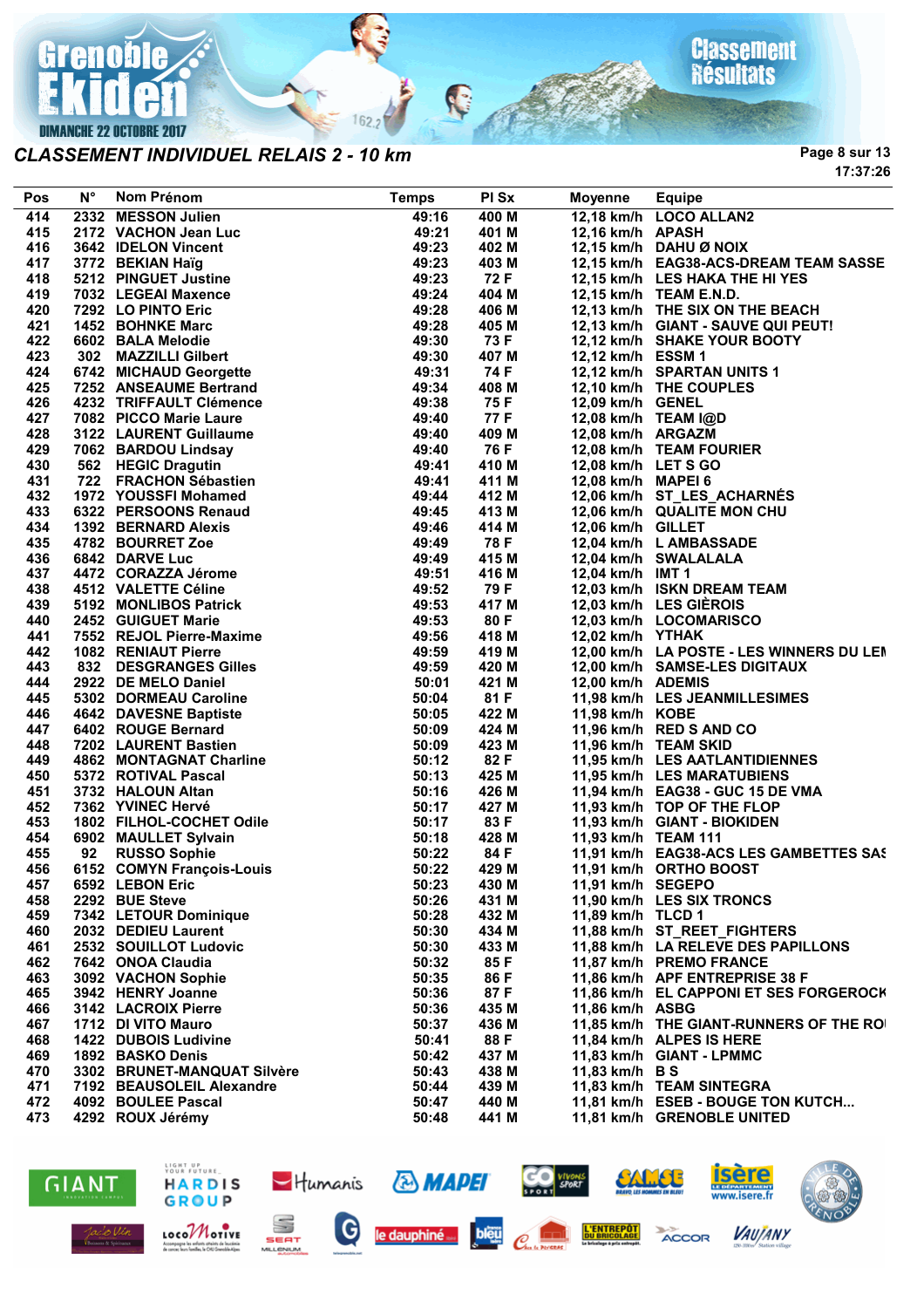

#### *CLASSEMENT INDIVIDUEL RELAIS 2 - 10 km*

**Page 9 sur 13 17:37:26**

| Pos | N° | Nom Prénom                                       | <b>Temps</b> | PI Sx | Moyenne            | <b>Equipe</b>                            |
|-----|----|--------------------------------------------------|--------------|-------|--------------------|------------------------------------------|
| 474 |    | 4272 MOLOTOALA Sylvain                           | 50:51        | 442 M |                    | 11,80 km/h GRENOBLE GOSPEL SINGERS       |
| 475 |    | 1092 NATHALIE Delaume                            | 50:52        | 89 F  |                    | 11,80 km/h LA POSTE - LES TIMBRÉES DU M/ |
| 476 |    | 7302 MAUNY Vincent                               | 50:59        | 443 M |                    | 11,77 km/h THE SWEDISH CRACKERS          |
| 477 |    | 2392 CARRIER Gerard                              | 50:59        | 445 M |                    | 11,77 km/h LOCO DOGS                     |
| 478 |    | 4852 SALINAS Laurent                             | 50:59        | 444 M |                    | 11,77 km/h LES 6 FANTA STICKS            |
| 479 |    | 7052 PUZIN Clémence                              | 50:59        | 90 F  |                    | 11,77 km/h TEAM FORREST GUMP             |
| 480 |    | 7312 DELFOUR Virginie                            | 51:01        | 91 F  |                    | 11,76 km/h THE VIEILLE S TEAM            |
| 481 |    | 6172 BARDOSSE Emmanuel                           | 51:02        | 446 M | 11,76 km/h PABLO   |                                          |
| 482 |    | 2612 BERT Nathalie                               | 51:03        | 92 F  |                    | 11,75 km/h REV AS SONS                   |
| 483 |    | 4242 GARINO Thierry                              | 51:03        | 447 M |                    | 11,75 km/h GET S TEAM                    |
| 484 |    | 3102 BEVILACQUA Aldo                             | 51:06        | 448 M |                    | 11,74 km/h APF ENTREPRISE 38 H           |
| 485 |    | 2352 CALCAGNI Rose Marie                         | 51:10        | 94 F  |                    | 11,73 km/h LOCO AVERY 2                  |
| 486 |    | 6702 VALLON Ludovic                              | 51:10        | 449 M |                    | 11,73 km/h SIEMENS 3                     |
| 487 |    | 5532 CANTY Claire                                | 51:10        | 93 F  |                    | 11,73 km/h LES PÈRES CHARTREUX           |
| 488 |    | 1682 TAS Noureddine                              | 51:11        | 450 M |                    | 11,72 km/h GIANT-STI-MULETS              |
| 489 |    | 6652 HAID Markus                                 | 51:11        | 451 M | 11,72 km/h SIDAS2  |                                          |
| 490 |    | 3452 FREMONT Sylvie                              | 51:12        | 95 F  |                    | 11,72 km/h CHU - DREAM TEAM              |
| 491 |    | 4922 CHALABAEV Aïna                              | 51:14        | 96 F  |                    | 11,71 km/h LES BELETTES                  |
| 492 |    | 3442 LOUIS Mathieu                               | 51:18        | 452 M | 11,70 km/h CHOUBI  |                                          |
| 493 |    | 2142 VASSEUR Rémi                                | 51:20        | 453 M | 11,69 km/h APAJH 3 |                                          |
| 494 |    | 3162 GERONIMI Antoine                            | 51:21        | 454 M |                    | 11,68 km/h ATOS REFLETS D ECHIROLLES     |
| 495 |    | 2892 VERIN Dominique                             | 51:24        | 455 M |                    | 11,67 km/h ABMS GROUPE                   |
| 496 |    | 212 BOTTARO-GIRARD Sandra<br>6582 BENSE Delphine | 51:24        | 97 F  |                    | 11,67 km/h EAG38-AC MATHEYSIN FEMMES     |
| 497 |    | 6582 BENSE Delphine                              | 51:27        | 98 F  |                    | 11,66 km/h SCIENCES PO GRENOBLE          |
| 498 |    | 4352 BELLEMIN Olivier                            | 51:28        | 456 M |                    | 11,66 km/h HAPPY SKI                     |
| 499 |    | 712 MERIC Philippe                               | 51:34        | 457 M | 11,64 km/h MAPEI 5 |                                          |
| 500 |    | 5922 BOUZAC Yoann                                | 51:36        | 458 M |                    | 11,63 km/h MAINCARE SOLUTIONS            |
| 501 |    | 3752 RIEU Laetitia                               | 51:38        | 99 F  |                    | 11,62 km/h EAG38 - GUC PAUSE CAFE        |
| 502 |    | 4802 DUCHAMP Pierre                              | 51:40        | 459 M |                    | 11,61 km/h LE YAUTEAM 2017               |
| 503 |    | 5002 HOFER Silvia                                | 51:41        | 101 F |                    | 11,61 km/h LES CAC RUN                   |
| 504 |    | 182 VOUILLAMOZ Célia                             | 51:41        | 100 F |                    | 11,61 km/h EAG38 LES GUCISTES JUNIOR     |
| 505 |    | 6542 ARTOLLE Laurent                             | 51:42        | 462 M |                    | 11,61 km/h SASS RUNCOOL                  |
| 506 |    | 4932 GASIGLIA Denis                              | 51:42        | 461 M |                    | 11,61 km/h LES BELETTES EN BASKET        |
| 507 |    | 2272 RUIZ Lorys                                  | 51:42        | 460 M |                    | 11,61 km/h LES SIX GALES                 |
| 508 |    | 5132 ANDRE Carine                                | 51:43        | 102 F |                    | 11,60 km/h LES FÉENOMÉNALES              |
| 509 |    | 1132 WELTER Severine                             | 51:45        | 103 F |                    | 11,59 km/h LA POSTE - LONGVIC TEAM       |
| 510 |    | 5082 GIRARD Charlie                              | 51:45        | 463 M |                    | 11,59 km/h LES DÉBAUCHÉS                 |
| 511 |    | 3652 BALAS Sylvie                                | 51:46        | 105 F |                    | 11,59 km/h DEBLOC TEAM                   |
| 512 |    | 252 GRUNWALD Charmion                            | 51:46        | 104 F |                    | 11,59 km/h EAG38-LES JEANNETTES 2        |
| 513 |    | 2402 GOBBO Celine                                | 51:47        | 106 F |                    | 11,59 km/h LOCO EL RICANA                |
| 514 |    | 1952 CHATELOT Philippe                           | 51:50        | 464 M |                    | 11,58 km/h ST_FANTASIX                   |
| 515 |    | 5812 FAVEY Eric                                  | 51:57        | 465 M |                    | 11,55 km/h LIGUE DE L ENSEIGNEMENT 1     |
| 516 |    | 5052 BUISSON Pascal                              | 51:57        | 466 M |                    | 11,55 km/h LES COWBOYS ET LES AUTRES     |
| 517 |    | 842 LAVOINE Adrien                               | 52:08        | 467 M |                    | 11,51 km/h SAMSE-LES DRUMOIS             |
| 518 |    | 7142 ATHANASE Cindy                              | 52:18        | 107 F |                    | 11,47 km/h TEAM PHOTOWEB 2 TOP GIRL      |
| 519 |    | 3682 OLIVIER Mesmin                              | 52:18        | 468 M |                    | 11,47 km/h DODÉCAPODE                    |
| 520 |    | 2472 GUEGUEN Philippe                            | 52:20        | 469 M |                    | 11,46 km/h LOCOMOSKITOS                  |
| 521 |    | 4012 HO SHUI LING Antalya                        | 52:22        | 108 F | 11,46 km/h ENWIRES |                                          |
| 522 |    | <b>1412 DUCHAMP Philippe</b>                     | 52:22        | 470 M |                    | 11,46 km/h GB BY NOVOTEL GRENOBLE CEN    |
| 523 |    | 2732 JUAREZ TORRES Laura                         | 52:23        | 109 F |                    | 11.45 km/h LA BONNE PIOCHE 1             |
| 524 |    | 6132 SERGE Mariton                               | 52:31        | 471 M | 11,42 km/h ORANGE  |                                          |
| 525 |    | 6922 SIMON Jean-Pierre                           | 52:33        | 472 M |                    | 11,42 km/h TEAM ALL SYSTEMS              |
| 526 |    | 3952 BLANC Alexandre                             | 52:38        | 473 M |                    | 11,40 km/h ELOQUANT 1                    |
| 527 |    | 5442 CHASSAGNE Joseph                            | 52:39        | 474 M |                    | 11,40 km/h LES MOTIVES                   |
| 528 |    | 6632 OURGAUD Alexandre                           | 52:42        | 475 M |                    | 11,39 km/h SHORT EDITION 2               |
| 529 |    | 1332 COSTE Gérard                                | 52:43        | 476 M |                    | 11,38 km/h FRANCE BLEU ISERE 1           |
| 530 |    | 4822 BOCQUET Robin                               | 52:48        | 478 M |                    | 11,36 km/h L EMPIRE CONTRE-ATTAQUE       |
| 531 |    | 6682 BIGOT Régis                                 | 52:48        | 477 M |                    | 11,36 km/h SIEMENS 1                     |
| 532 |    | 2912 ROUVE Hélène                                | 52:50        | 110 F |                    | 11,36 km/h ACP TEAM                      |

R

 $162.2$ 





LOCOMOTIVE

Accompagne les solants otteints<br>de concer leurs fomilles, le OKI G















**& MAPEI** 

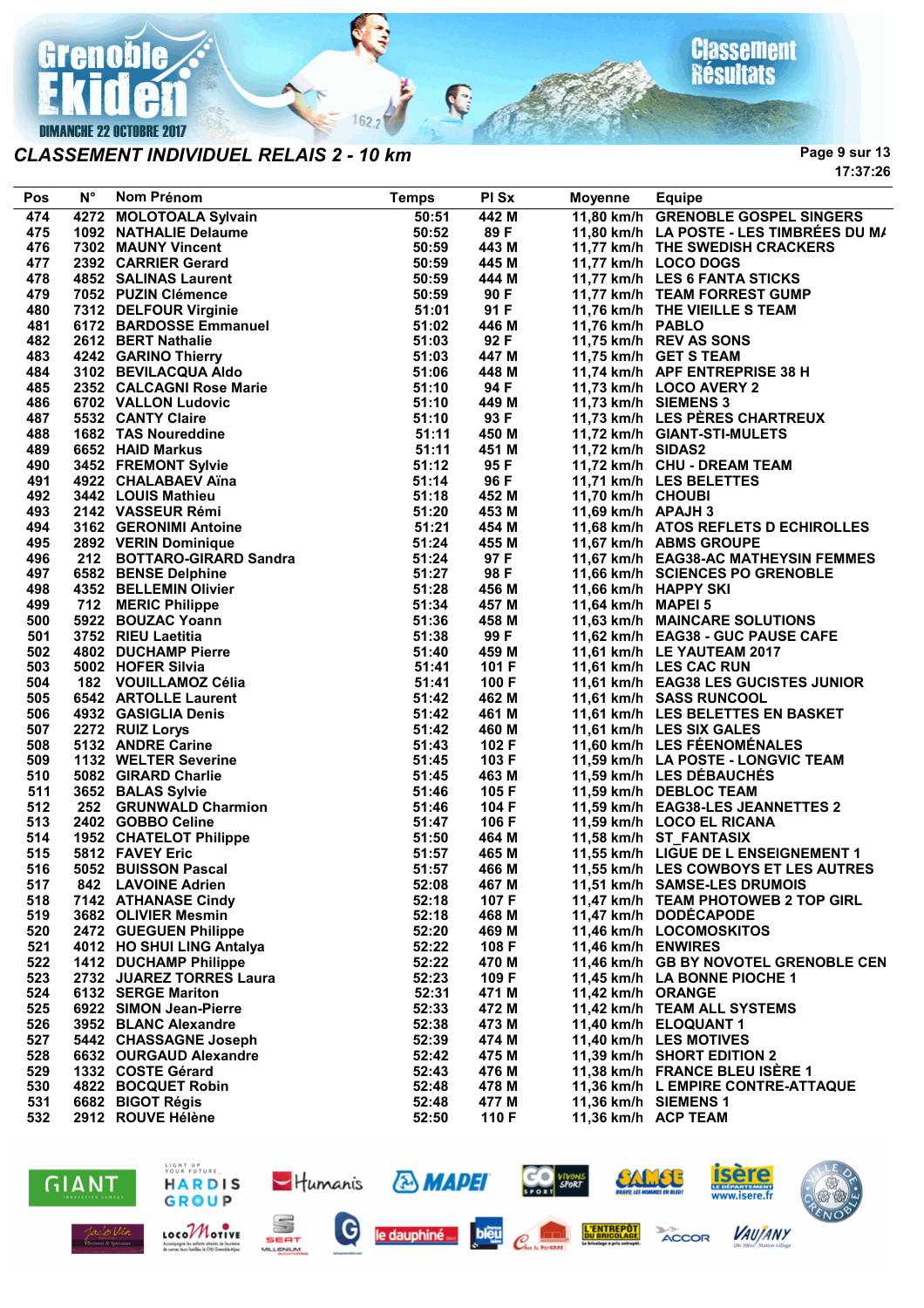

#### *CLASSEMENT INDIVIDUEL RELAIS 2 - 10 km*

**Page 10 sur 13 17:37:26**

| Pos        | $N^{\circ}$ | Nom Prénom                                                                                                                                                                                                                                                                  | <b>Temps</b> | PI Sx          | <b>Moyenne</b>      | Equipe                                                  |
|------------|-------------|-----------------------------------------------------------------------------------------------------------------------------------------------------------------------------------------------------------------------------------------------------------------------------|--------------|----------------|---------------------|---------------------------------------------------------|
| 533        |             | 2282 MICHEL Rose-Anne<br>2282 MICHEL Rose-Anne<br>2212 BALOU Anthony<br>4122 MIEGE Christian<br>662 BOURAS Hassan<br>5142 BILLON Fabien<br>2692 BORFIGA Thierry<br>7402 ROBIC Nolwenn<br>7402 ROBIC Nolwenn<br>7402 PAVAN Sébastien<br>7042 PAVAN Sébastien<br>3532 SZYCHOW | 52:50        | 111 F          |                     | 11,36 km/h LES SIX REINES                               |
| 534        |             |                                                                                                                                                                                                                                                                             | 52:54        | 479 M          |                     | 11,34 km/h LES MARAYTHONIENS                            |
| 535        |             |                                                                                                                                                                                                                                                                             | 52:55        | 481 M          |                     | 11,34 km/h ESPACE MONTAGNE GRENOBLE                     |
| 536        |             |                                                                                                                                                                                                                                                                             | 52:55        | 480 M          |                     | 11,34 km/h AMANITA PANTHERINA                           |
| 537        |             |                                                                                                                                                                                                                                                                             | 52:58        | 483 M          |                     | 11,33 km/h LES FIERS DE HACHE                           |
| 538        |             |                                                                                                                                                                                                                                                                             | 52:58        | 482 M          | 11,33 km/h RÊVONS   |                                                         |
| 539        |             |                                                                                                                                                                                                                                                                             | 53:02        | 112 F          |                     | 11,31 km/h UN POUR TOUS, TOUS POUR 6 !                  |
| 540        |             |                                                                                                                                                                                                                                                                             | 53:03        | 113 F          |                     | 11,31 km/h GIANT - THE EMBL SPEEDY MOLE                 |
| 541        |             |                                                                                                                                                                                                                                                                             | 53:03        | 484 M          |                     | 11,31 km/h TEAM FAB ULOUS                               |
| 542        |             |                                                                                                                                                                                                                                                                             | 53:06        | 485 M          |                     | 11,30 km/h COURIR À GRENOBLE N°2 CAGAL                  |
| 543        |             |                                                                                                                                                                                                                                                                             | 53:07        | 487 M          |                     | 11,30 km/h LES FULL FARCIS                              |
| 544        |             |                                                                                                                                                                                                                                                                             | 53:07        | 486 M          |                     | 11,30 km/h ST_ÉRÉOTYPE                                  |
| 545        |             |                                                                                                                                                                                                                                                                             | 53:10        | 488 M          |                     | 11,29 km/h RC ZAMIGOS RUGBY 3                           |
| 546        |             |                                                                                                                                                                                                                                                                             | 53:12        | 115 F          | 11,28 km/h LADIES   |                                                         |
| 547        |             |                                                                                                                                                                                                                                                                             | 53:12        | 114 F          |                     | 11,28 km/h FOOTING UMIJ TEAM                            |
| 548        |             |                                                                                                                                                                                                                                                                             | 53:14        | 489 M          |                     | 11,27 km/h LES KHALEESI                                 |
| 549        |             |                                                                                                                                                                                                                                                                             | 53:16        | 490 M          |                     | 11,26 km/h LES SUPERS Z HÉROS                           |
| 550        |             |                                                                                                                                                                                                                                                                             | 53:18        | 116 F          |                     | 11,26 km/h LA TEAM CHAMOIZES                            |
| 551        |             |                                                                                                                                                                                                                                                                             | 53:18        | 491 M          |                     | 11,26 km/h PALACE CAFE                                  |
| 552        |             |                                                                                                                                                                                                                                                                             |              | 492 M          |                     | 11,25 km/h LES PAPILLONS DES AILES                      |
| 553        |             |                                                                                                                                                                                                                                                                             |              | 117 F          |                     | 11,25 km/h CHICKS N RUN                                 |
| 554        |             |                                                                                                                                                                                                                                                                             |              | 493 M          | 11,25 km/h IMT 2    |                                                         |
| 555        |             |                                                                                                                                                                                                                                                                             |              | 494 M          |                     | 11,24 km/h TABATA V6                                    |
| 556        |             |                                                                                                                                                                                                                                                                             |              | 495 M          |                     | 11,24 km/h QUESTEL2                                     |
| 557        |             |                                                                                                                                                                                                                                                                             |              | 496 M          |                     | 11,23 km/h PAPILLON DE LUMIÈRE                          |
|            |             | 6182 CHAUSSE Julien<br>5502 DAUVERGNE Emmanuel<br>3422 GRENIER Chloé<br>4482 EL ABDOUNI Abdelmajid?<br>4482 EL ABDOUNI Abdelmajid?<br>63:21<br>63652 ARIENTE William<br>63:22<br>6342 PIERRE Patrick<br>6322 COLLET Christelle<br>7022 COLLET Chri                          |              |                |                     |                                                         |
| 558<br>559 |             |                                                                                                                                                                                                                                                                             |              | 118 F<br>120 F |                     | 11,23 km/h TEAM COP S<br>11,21 km/h GIANT-TCHO BILOUTES |
|            |             |                                                                                                                                                                                                                                                                             |              | 119 F          |                     |                                                         |
| 560        |             |                                                                                                                                                                                                                                                                             |              |                |                     | 11,21 km/h LES TORTUES RUN RUN                          |
| 561        |             |                                                                                                                                                                                                                                                                             |              | 497 M          |                     | 11,20 km/h LES IRAYDUCTIBLES                            |
| 562        |             |                                                                                                                                                                                                                                                                             |              | 121 F          | 11,20 km/h FOUET GO |                                                         |
| 563        |             |                                                                                                                                                                                                                                                                             |              | 498 M          |                     | 11,19 km/h LOCOS & FURIOUS                              |
| 564        |             |                                                                                                                                                                                                                                                                             |              | 122 F          |                     | 11,18 km/h COURIR À GRENOBLE N°6 CAGAN                  |
| 565        |             |                                                                                                                                                                                                                                                                             |              | 499 M          |                     | 11,18 km/h E MOBILIA GROUP TEAM                         |
| 566        |             | 4342 LE REVEREND Mathilde                                                                                                                                                                                                                                                   |              | 124 F          |                     | 11,16 km/h HAPPY FEET                                   |
| 567        |             | 1832 WDOWIK Juliette                                                                                                                                                                                                                                                        |              | 123 F          |                     | 11,16 km/h GIANT - IN RACLETTE WE TRUST                 |
| 568        |             | 6122 COSO Didier                                                                                                                                                                                                                                                            |              | 501 M          |                     | 11,15 km/h OR & ANGE                                    |
| 569        |             | 7412 CESBRON Frédéric                                                                                                                                                                                                                                                       |              | 500 M          |                     | 11,15 km/h UN TOIT POUR TOUS                            |
| 570        |             | 2752 BLANC Margaux                                                                                                                                                                                                                                                          |              | 125 F          |                     | 11,15 km/h LA BONNE PIOCHE 3                            |
| 571        |             | 592 BALLET Nicolas                                                                                                                                                                                                                                                          |              | 502 M          |                     | 11,15 km/h HARDIS - DOSPACITO                           |
| 572        |             | $\begin{array}{r} 53 \\ 53 \\ 53 \\ 53 \\ 53 \\ 53 \\ 53 \\ 53 \\ 53 \\ 4 \\ 53 \\ 4 \\ 53 \\ 4 \\ 53 \\ 53 \\ 53 \\ 50 \\ 53 \\ 50 \\ 53 \\ 52 \\ \mathrm{my} \\ 54 \\ 01 \\ \end{array}$<br>552 PETIT François                                                            |              | 503 M          | 11,15 km/h GRIN GO  |                                                         |
| 573        |             | 1322 ESCALON Olivier                                                                                                                                                                                                                                                        |              | 504 M          |                     | 11,14 km/h TELEGRENOBLE                                 |
| 574        |             | 5182 DE MARCH Elodie                                                                                                                                                                                                                                                        |              | 126 F          |                     | 11,12 km/h LES GALOPINS                                 |
| 575        |             | 3292 JACQUIER-ROUX Jérémy                                                                                                                                                                                                                                                   |              | 505 M          |                     | 11,11 km/h BONITASOFT                                   |
| 576        |             | 2362 LAURENT Owezareck                                                                                                                                                                                                                                                      | 54:04        | 507 M          |                     | 11,10 km/h LOCO AVERY 3                                 |
| 577        |             | 7182 LARDREAU Eric                                                                                                                                                                                                                                                          | 54:04        | 508 M          |                     | 11,10 km/h TEAM PHOTOWEB 6 COOL                         |
| 578        |             | 5852 LENOIR Vincent                                                                                                                                                                                                                                                         | 54:04        | 506 M          | 11,10 km/h LORARUN  |                                                         |
| 579        |             | 7672 ARSON Leonie                                                                                                                                                                                                                                                           | 54:07        | 127 F          |                     | 11,09 km/h FAST AND FURIOUS                             |
| 580        |             | 2552 BENSTAALI Caroline                                                                                                                                                                                                                                                     | 54:07        | 128 F          |                     | 11.09 km/h LES PAPILLONS ENCORE PICOLÉ                  |
| 581        |             | 1162 SACAZE Pierre                                                                                                                                                                                                                                                          | 54:08        | 509 M          |                     | 11.08 km/h LA POSTE - UTOPISTES1                        |
| 583        |             | 5622 UBRUN Romain                                                                                                                                                                                                                                                           | 54:11        | 510 M          |                     | 11,07 km/h LES SAROALMADESE                             |
| 584        |             | 6112 BOLLEREAU Stéphanie                                                                                                                                                                                                                                                    | 54:12        | 129 F          |                     | 11,07 km/h OLYMPIQUE 2                                  |
| 585        |             | 5032 BARTHE Mathilde                                                                                                                                                                                                                                                        | 54:13        | 130 F          |                     | 11,07 km/h LES COURAGEUX                                |
| 586        |             | 1702 MASSELOT Marie-Sophie ;-)                                                                                                                                                                                                                                              | 54:16        | 131 F          |                     | 11,06 km/h GIANT-WINNER IS COMING                       |
| 587        |             | 3192 FRANITCH Boris                                                                                                                                                                                                                                                         | 54:16        | 511 M          |                     | 11,06 km/h BASSETTEAM1                                  |
| 588        |             | 4752 CHABANY Guy                                                                                                                                                                                                                                                            | 54:22        | 512 M          |                     | 11,04 km/h LA TRONCHE AGENTS                            |
| 589        |             | 732 BENZIZINE Hocine                                                                                                                                                                                                                                                        | 54:25        | 513 M          | 11,03 km/h MAPEI 7  |                                                         |
| 590        |             | 5992 PERSICO Annette                                                                                                                                                                                                                                                        | 54:26        | 132 F          |                     | 11,02 km/h MÉLI-MÉLO                                    |
| 591        |             | 6232 BELLEDENT Caroline                                                                                                                                                                                                                                                     | 54:34        | 133 F          |                     | 11,00 km/h PAUSE CAFE                                   |
| 592        |             | 762 GUERRA RODRIGUES Maria Isabelle                                                                                                                                                                                                                                         | 54:35        | 134 F          |                     | 10,99 km/h SAMSE - BLACK PANTHERS                       |

C

 $162:$ 





SEAT

MILLENIUM

LOCOMOTIVE

les enfants otteint<br>s fomilles le CHU O



**& MAPEI** 





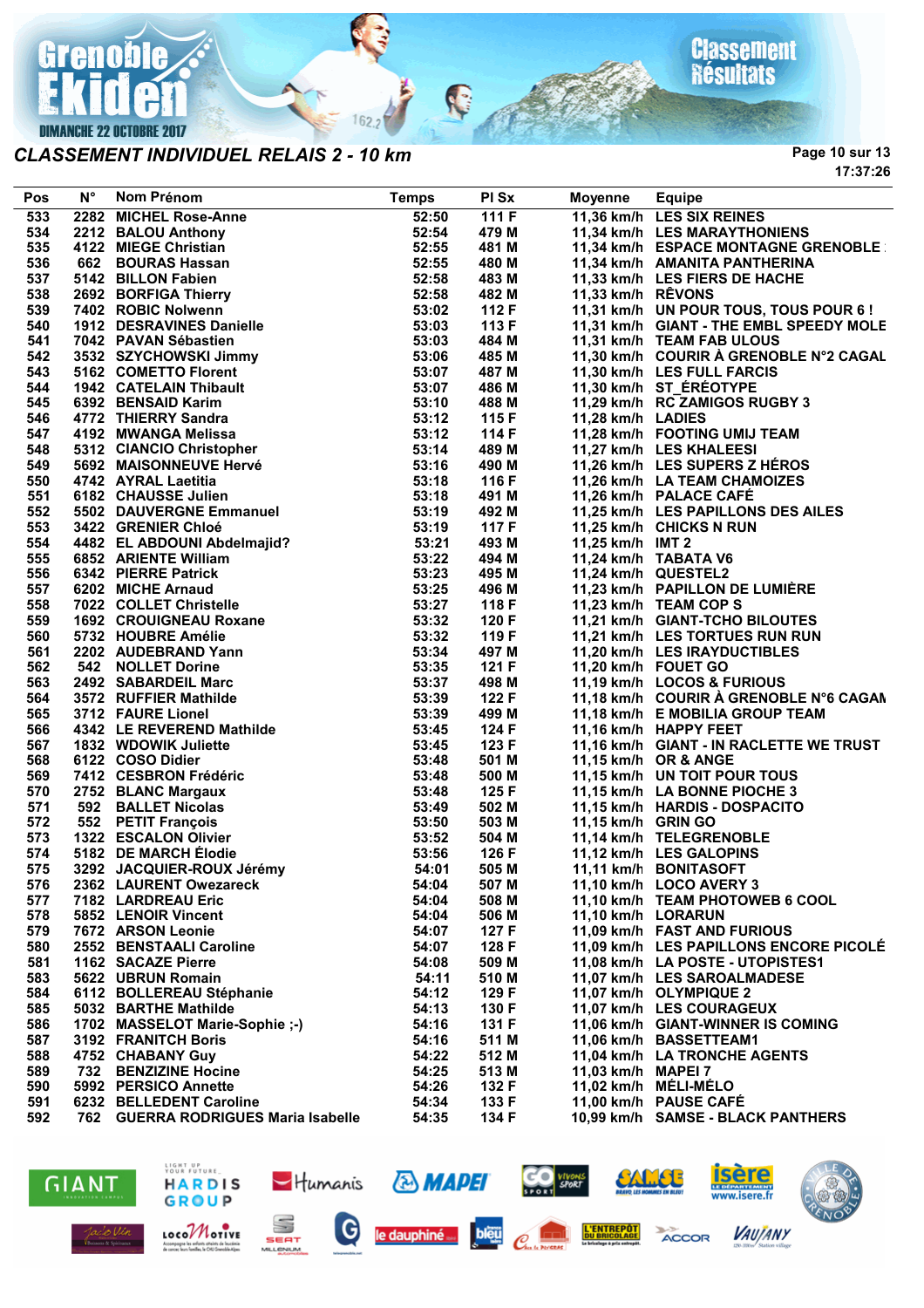

#### *CLASSEMENT INDIVIDUEL RELAIS 2 - 10 km*

**Page 11 sur 13 17:37:26**

| Pos | $N^{\circ}$ | Nom Prénom                                                                                                    | <b>Temps</b> | PI Sx | Moyenne              | <b>Equipe</b>                           |
|-----|-------------|---------------------------------------------------------------------------------------------------------------|--------------|-------|----------------------|-----------------------------------------|
| 593 |             | 6452 DE CARVALHO Bruno                                                                                        | 54:35        | 514 M |                      | 10,99 km/h ROMPOPOPOM                   |
| 594 |             | 7502 BAYON Chloé                                                                                              | 54:36        | 135 F |                      | 10,99 km/h WE RUN GRENOBLE #1           |
| 595 |             | 6862 LOHE Betty                                                                                               | 54:37        | 136 F |                      | 10,99 km/h TALANIAK                     |
| 596 |             | 2802 VALDEN Laurent                                                                                           | 54:38        | 515 M |                      | 10,98 km/h ADREA 2 MIXTE                |
| 597 |             | 3382 FERLEY Christophe                                                                                        | 54:40        | 516 M |                      | 10,98 km/h CE SOPRA STERIA              |
| 598 |             | 1062 MENGOTTI Christian                                                                                       | 54:46        | 517 M |                      | 10,96 km/h LA POSTE - OTAKE - LE RETOUR |
| 599 |             | 1862 PINEL Nadine                                                                                             | 54:50        | 137 F |                      | 10,94 km/h GIANT - LES SIX BOULETTES 3  |
| 600 |             | 882 ROBESSON Sylvain                                                                                          | 54:51        | 518 M |                      | 10,94 km/h ATECA MA TATA                |
| 601 |             | 3762 ROBERT Marine                                                                                            | 54:56        | 138 F |                      | 10,92 km/h EAG38-ACS-AUREL ET LES DRÔLI |
| 602 |             | 3222 DOMPNIER Sébastien                                                                                       | 54:57        | 519 M |                      | 10,92 km/h BBM EXPERTISE                |
| 603 |             | 4402 FRAPPAT Delphine                                                                                         | 55:02        | 139 F |                      | 10,90 km/h HOPITAL RHUMATO URIAGE 3     |
| 604 |             | 1492 SCHOEHN Guy                                                                                              | 55:06        | 520 M |                      | 10,89 km/h GIANT-ELECTRONS DECHAINES    |
| 605 |             | 7442 MAURY Melissa                                                                                            | 55:06        | 141 F | 10,89 km/h UPU       |                                         |
| 606 |             | 5042 ROSSET Stephanie                                                                                         | 55:06        | 140 F |                      | 10,89 km/h LES COUS 1 LE RETOUR         |
| 607 |             | 7422 BONZY Jonathan                                                                                           | 55:10        | 521 M |                      | 10,88 km/h UNE PETITE MOUSSE            |
| 608 |             | 3042 BILLEBAUD Alain                                                                                          | 55:11        | 522 M | 10,87 km/h AMCOR 2   |                                         |
| 609 |             | 1812 MAS Marie                                                                                                | 55:18        | 142 F |                      | 10,85 km/h GIANT - ENSIGIRLS            |
| 610 |             | 4072 BERTRY Marie-Laure                                                                                       | 55:19        | 143 F |                      | 10,85 km/h EQUIPE RH ORANGE SUD         |
| 611 |             | 4762 DUPRE Bernard                                                                                            | 55:19        | 523 M |                      | 10,85 km/h LA TRONCHE ÉLUS              |
| 612 |             | 5102 ROULET Audrey                                                                                            | 55:22        | 144 F |                      | 10,84 km/h LES DINDES DE CLAIX          |
| 613 |             | 5362 CARUSO Loic                                                                                              | 55:23        | 524 M |                      | 10,83 km/h LES MANGES QUIGNONS          |
| 614 |             | 4082 BILLY David                                                                                              | 55:24        | 525 M | 10,83 km/h ERAKIRI   |                                         |
| 615 |             | 4082 BILLY David<br>5392 SHEVCHENKO Iryna<br>4212 MITAUT Elise<br>4152 CAO Huu Quyet<br>5332 GUIGUET Philippe | 55:26        | 145 F |                      | 10,82 km/h LES MCBIÈRES                 |
| 616 |             |                                                                                                               | 55:34        | 146 F |                      | 10,80 km/h FUNGENIEURS SII-1            |
| 617 |             |                                                                                                               | 55:37        | 526 M |                      | 10,79 km/h FANSIPAN                     |
| 618 |             |                                                                                                               | 55:37        | 527 M |                      | 10,79 km/h LES K OTICS                  |
| 619 |             | 892 PAYERNE Axel                                                                                              | 55:39        | 528 M |                      | 10,78 km/h BISTOOFLY                    |
| 620 |             | 6442 BERNARD Coralie                                                                                          | 55:41        | 147 F | 10,78 km/h ROLLSA    |                                         |
| 621 |             | 3702 SCIASCIA Salvatore                                                                                       | 55:45        | 529 M |                      | 10,76 km/h DROMISÈRE                    |
| 622 |             | 1852 FAYOLLE Christine                                                                                        | 55:45        | 148 F |                      | 10,76 km/h GIANT - LE SANG NEUF         |
| 623 |             | 5902 FAURE Audrey                                                                                             | 55:45        | 149 F |                      | 10,76 km/h MADE IN DESIGN 1             |
| 624 |             | 4182 CALVAT Sébastien                                                                                         | 55:49        | 530 M |                      | 10,75 km/h FONCTION:SUPPORT             |
| 625 |             | 282 SUCHET Gaspard                                                                                            | 55:52        | 531 M |                      | 10,74 km/h ESL JEUNES                   |
| 626 |             | 3152 RIGAL Farah                                                                                              | 55:59        | 150 F |                      | 10,72 km/h ATOS LES COURBERTIN 2017     |
| 627 |             | 5062 FERRUIT Sophie                                                                                           | 56:00        | 151 F |                      | 10,71 km/h LES CROSSFIT GIRLS           |
| 628 |             | 3962 ROULET Sylvain                                                                                           | 56:02        | 532 M |                      | 10,71 km/h ELOQUANT 2                   |
| 629 |             | 2252 TERRADE Carol-Anne                                                                                       | 56:05        | 152 F |                      | 10,70 km/h LES INSUPPORTABLES GIRL      |
| 630 |             | 4792 RASCHEL Carl-Loris                                                                                       | 56:21        | 533 M |                      | 10,65 km/h LE COEUR DE MEULE            |
| 631 |             | 6262 NOSETTI Frederique                                                                                       | 56:26        | 153 F |                      | 10,63 km/h PHRAIDE S BODYGUARDS OU PRI  |
| 632 |             | 3202 MARTINS Helena                                                                                           | 56:28        | 154 F | 10,63 km/h BATATAS   |                                         |
| 633 |             | 3592 BAR Fanny                                                                                                | 56:28        | 155 F |                      | 10,63 km/h COURS TOUJOURS, TU M INTÉRE  |
| 634 |             | 4392 ROUGIER Michele                                                                                          | 56:34        | 156 F |                      | 10,61 km/h HOPITAL RHUMATO URIAGE 2     |
| 635 |             | 1362 CHAPELAIN Laurent                                                                                        | 56:36        | 534 M | 10,60 km/h STREIFF 1 |                                         |
| 636 |             | 2662 BOULEAU Jules                                                                                            | 56:38        | 535 M |                      | 10,59 km/h RÊVES D AILLEURS             |
| 637 |             | 1752 VUILLET Renaud                                                                                           | 56:45        | 536 M |                      | 10,57 km/h GIANT-GEM-LES VUILLETISTES   |
| 638 |             | 622 JACOB Matthieu                                                                                            | 56:48        | 537 M |                      | 10,56 km/h HARDIS - LES RUNNERS DU HARD |
| 639 |             | 6432 BOUHRIZI Soulef                                                                                          | 56:51        | 157 F |                      | 10,55 km/h RIVAL & GIRLS                |
| 640 |             | 6912 ROLLOIS Frédéric                                                                                         | 56:55        | 538 M |                      | 10,54 km/h TEAM ADIRA                   |
| 641 |             | 3212 DAVIS Stephen                                                                                            | 56:57        | 539 M |                      | 10,54 km/h BBM AUDIT                    |
| 642 |             | 872 GIBERT Annabelle                                                                                          | 57:00        | 158 F |                      | 10,53 km/h SAMSE-TEAM RH                |
| 643 |             | 7492 MOLLON William                                                                                           | 57:09        | 540 M |                      | 10,50 km/h WE LL BE BACK                |
| 644 |             | 7542 HOGUIN Cécilia                                                                                           | 57:15        | 159 F | 10.48 km/h YAPLUKA   |                                         |
| 645 |             | 802 MACHIN Christophe                                                                                         | 57:24        | 541 M |                      | 10,45 km/h SAMSE-EDB AUBENAS            |
| 646 |             | 3512 HARNIST Eric                                                                                             | 57:27        | 542 M |                      | 10,44 km/h COPILOTE FRIENDS             |
| 647 |             | 4282 GUIOT Chloé                                                                                              | 57:34        | 160 F |                      | 10,42 km/h GRENOBLE TEAM                |
| 648 |             | 1672 DUCROS Jean-Baptiste                                                                                     | 57:34        | 543 M |                      | 10,42 km/h GIANT-SIX-TRONCS-PRESSES     |
| 649 |             | 1352 GAMBIASIO BARBOUX Emilie                                                                                 | 57:35        | 161 F |                      | 10,42 km/h LES AFFICHES DE GRENOBLE ET  |
| 650 |             | 7282 GENEUVRE Philippe                                                                                        | 57:41        | 544 M |                      | 10,40 km/h THE HAPPY TEAM               |
| 651 |             | 2442 NAVINEL Christelle                                                                                       | 57:43        | 163 F |                      | 10,40 km/h LOCOBINOUZ                   |

Ç

 $162.2$ 





SEAT

**MILLENIUM** 

LOCOMOTIVE

Accompagne les solarits atteints de leucérise<br>de concer leurs fomilies, le CHU Grenoble-Aloen



**& MAPEI** 





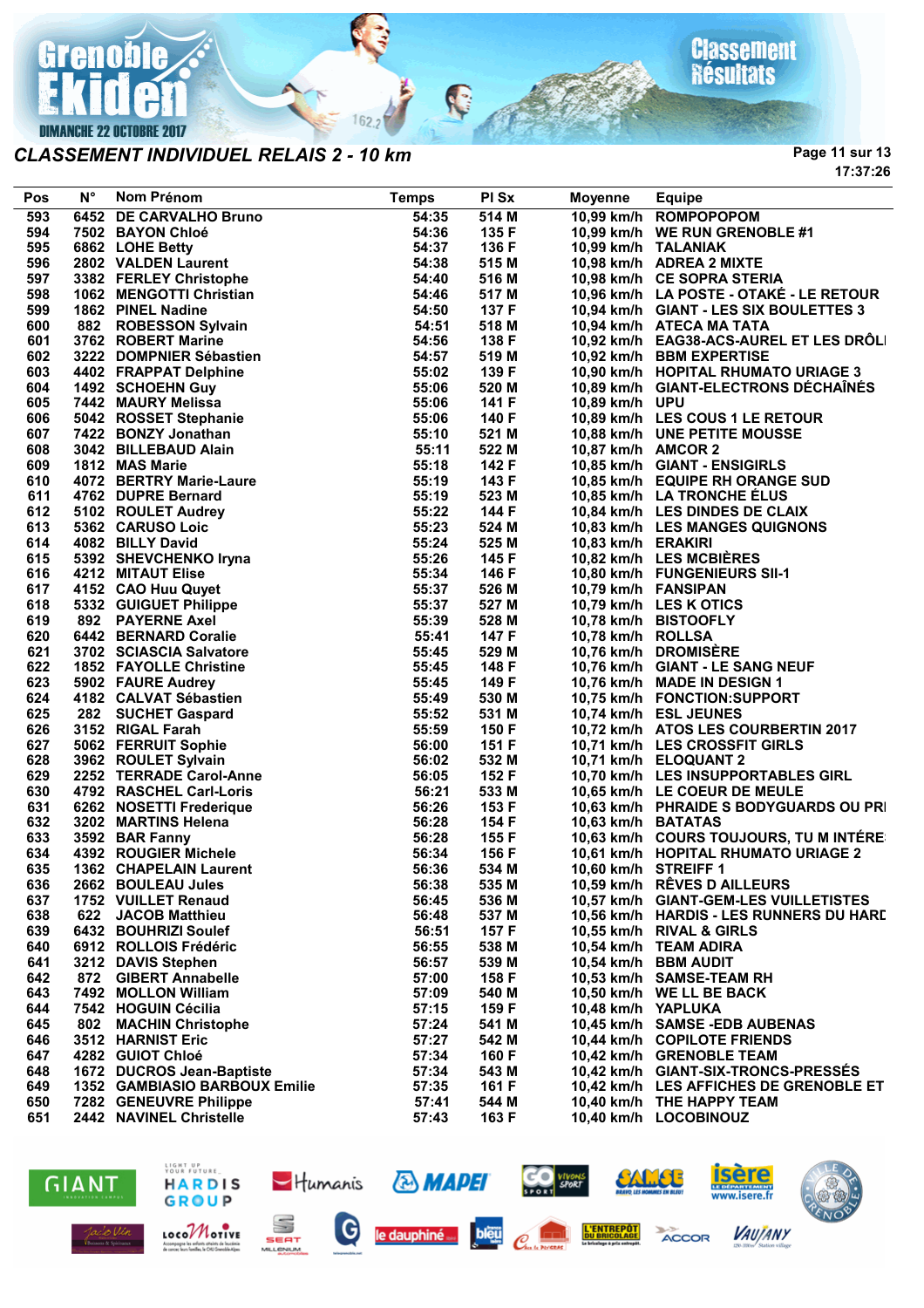

#### *CLASSEMENT INDIVIDUEL RELAIS 2 - 10 km*

**Page 12 sur 13 17:37:26**

| Pos        | N° | Nom Prénom                                                                                                                                                                                                                                                              | <b>Temps</b>       | PI Sx             | Moyenne             | <b>Equipe</b>                                                  |
|------------|----|-------------------------------------------------------------------------------------------------------------------------------------------------------------------------------------------------------------------------------------------------------------------------|--------------------|-------------------|---------------------|----------------------------------------------------------------|
| 652        |    | 6302 PATRUNO Anne<br>Notini Freinin<br>6302 PATRUNO Anne<br>4132 PITSAER Céline<br>2842 REBOUL Hélène<br>322 BANUC Véronique<br>322 BANUC Véronique<br>4982 BUISSON Laurianne<br>4982 BUISSON Laurianne<br>4722 RADU Ionut<br>5662 MARUCCINI Virginie<br>2722 RADU Ionu | 57:43              | 162 F             |                     | 10,40 km/h PRIMERA VEZ                                         |
| 653        |    |                                                                                                                                                                                                                                                                         | 57:47              | 164 F             | 10,38 km/h EVEON    |                                                                |
| 654        |    |                                                                                                                                                                                                                                                                         | 57:50              | 165 F             |                     | 10,37 km/h 123PARTEZ                                           |
| 655        |    |                                                                                                                                                                                                                                                                         | 58:21              | 166 F             |                     | 10,28 km/h FRANCE BLEU ISÈRE 2                                 |
| 656        |    |                                                                                                                                                                                                                                                                         | 58:23              | 167 F             | 10,28 km/h EKINOX   |                                                                |
| 657        |    |                                                                                                                                                                                                                                                                         | 58:23              | 168 F             |                     | 10,28 km/h LES BOITEUSES                                       |
| 658        |    |                                                                                                                                                                                                                                                                         | 58:28              | 169 F             |                     | 10,26 km/h EAG38-VIZILLE TEAM 3                                |
| 659        |    |                                                                                                                                                                                                                                                                         | 58:31              | 545 M             | 10,25 km/h SOITEC 2 |                                                                |
| 660        |    |                                                                                                                                                                                                                                                                         | 58:33              | 170 F             |                     | 10,25 km/h LES SIRÈNES                                         |
| 661        |    |                                                                                                                                                                                                                                                                         | 58:39              | 171 F             |                     | 10,23 km/h LES FÉES KISS COOL                                  |
| 662        |    |                                                                                                                                                                                                                                                                         | 58:52              | 172 F             |                     | 10,19 km/h SIEMENS 2                                           |
| 663        |    |                                                                                                                                                                                                                                                                         | 58:58              | 546 M             | 10,18 km/h APAJH 2  |                                                                |
| 664        |    |                                                                                                                                                                                                                                                                         | 59:06              | 173 F             |                     | 10,15 km/h 5 GARS 1 FILLE                                      |
| 665        |    |                                                                                                                                                                                                                                                                         | 59:11              | 547 M             |                     | 10,14 km/h I LOVE MY PROSTATE 1                                |
| 666        |    |                                                                                                                                                                                                                                                                         | 59:16              | 174 F             |                     | 10,12 km/h TEAM PHOTOWEB 3 RUN HAPPY                           |
| 667        |    |                                                                                                                                                                                                                                                                         | 59:23              | 175 F             |                     | 10,10 km/h LA POSTE - UN POUR TOUS TOUS                        |
| 668        |    |                                                                                                                                                                                                                                                                         | 59:27              | 548 M             | 10,09 km/h TLCD 2   |                                                                |
| 669        |    |                                                                                                                                                                                                                                                                         | 59:35              | 549 M             |                     | 10,07 km/h COURIR À GRENOBLE N°4 CAGAV                         |
| 670        |    |                                                                                                                                                                                                                                                                         | 59:36              | 176 F             |                     | 10,07 km/h GYM SPORT CO SEYSSINS FEMMI                         |
| 671        |    |                                                                                                                                                                                                                                                                         | 59:42              | 550 M             |                     | 10,05 km/h QUESTEL1                                            |
| 672        |    |                                                                                                                                                                                                                                                                         | 59:44              | 177 F             | 10,04 km/h LOCOGIRL |                                                                |
| 673        |    |                                                                                                                                                                                                                                                                         | 59:47              | 178 F             |                     | 10,04 km/h UNITED COLORS OF GRENOBLE 2                         |
| 674        |    |                                                                                                                                                                                                                                                                         | 59:48              | 179 F             |                     | 10,03 km/h LA POSTE - LES IMPOST IN                            |
| 675        |    |                                                                                                                                                                                                                                                                         | 59:48              | 180 F             |                     | 10,03 km/h TEAM CEDRES CHIR 1                                  |
| 676        |    |                                                                                                                                                                                                                                                                         | 59:54              | 551 M             | 10,02 km/h EOLAS 2  |                                                                |
| 677        |    |                                                                                                                                                                                                                                                                         | 59:55              | 181 F             |                     | 10,01 km/h SPARTAN UNITS 2                                     |
| 678        |    |                                                                                                                                                                                                                                                                         | 59:58              | 182 F             |                     | 10,01 km/h LES DOUZE                                           |
| 679        |    |                                                                                                                                                                                                                                                                         | 1:00:03            | 3F                |                     | 9,99 km/h GIRL POWER                                           |
| 680        |    |                                                                                                                                                                                                                                                                         | 1:00:06<br>1:00:07 | 14 M              |                     | 9,98 km/h RC ZAMIGOS RUGBY 2                                   |
| 681        |    | 2522 MACHADO Marie-Louise                                                                                                                                                                                                                                               |                    | 15 M<br>5 F       |                     | 9,98 km/h GENERATION X Y<br>9,87 km/h DES AILES POUR CHRISTIAN |
| 682<br>683 |    |                                                                                                                                                                                                                                                                         | 1:00:46            |                   |                     |                                                                |
| 684        |    | 2002 ARCHAMBAULT Caroline<br>4652 MORELLE Aurelie<br>3322 PIFRRAT Adeline                                                                                                                                                                                               | 1:00:49<br>1:00:50 | 6 F<br>7 F<br>8 F |                     | 9,87 km/h ST_MOINS UNE<br>9,86 km/h KORIAN LES GRANGES TEAM1   |
| 685        |    | 3322 PIERRAT Adeline                                                                                                                                                                                                                                                    | 1:01:06            |                   |                     | 9,82 km/h CAMI ISERE                                           |
| 686        |    | 812 VIARD GAUDIN Jean Christophe                                                                                                                                                                                                                                        | 1:01:14            | 16 M              |                     | 9,80 km/h SAMSE-CHARLOTTE ET SES FRAI                          |
| 687        |    | 7462 EBOUELE Joel                                                                                                                                                                                                                                                       | 1:01:17            | 17 M              |                     | 9,79 km/h VIENNOISERIES                                        |
| 688        |    | 1742 PICOT Alexis                                                                                                                                                                                                                                                       | 1:01:18            | 18 M              |                     | 9,79 km/h GIANT-GEM TRANKIL                                    |
| 689        |    |                                                                                                                                                                                                                                                                         | 1:01:22            | 9F                |                     | 9,78 km/h RACLETTE                                             |
| 690        |    | <b>6352 ROUZEAU Romy<br/>5912 GAILLARD Herve<br/>6982 STEFFAN Francois</b>                                                                                                                                                                                              | 1:01:22            | 19 M              |                     | 9,78 km/h MADE IN DESIGN 2                                     |
| 691        |    |                                                                                                                                                                                                                                                                         | 1:01:59            | 20 M              |                     | 9,68 km/h TEAM CEDRES                                          |
| 692        |    |                                                                                                                                                                                                                                                                         | 1:02:16            | 10F               |                     | 9,64 km/h LES P TITS TRÉSORS                                   |
| 693        |    |                                                                                                                                                                                                                                                                         | 1:02:34            | 11F               |                     | 9,59 km/h RUNNING LADIES                                       |
| 694        |    | 5582 HUETTER-GUARDIANI Sonia<br>6502 REINHART Emilie<br>2602 FERRI Murielle<br>6772 DEJEAN Denys                                                                                                                                                                        | 1:02:36            | 12F               | 9,58 km/h RËV       |                                                                |
| 695        |    | 6772 DEJEAN Denys                                                                                                                                                                                                                                                       | 1:02:54            | 21 M              |                     | 9,54 km/h SPIRAL 38                                            |
| 696        |    | 6662 GORLIER Anne                                                                                                                                                                                                                                                       | 1:03:55            | 13 F              |                     | 9,39 km/h SIDI GIRLS                                           |
| 697        |    | 4882 LABROSSE Sophie                                                                                                                                                                                                                                                    | 1:04:29            | 14 F              |                     | 9,30 km/h LES AUDACIEUSES                                      |
| 698        |    | 6532 BOUSSEMART Aurélie                                                                                                                                                                                                                                                 | 1:04:47            | 15 F              |                     | 9.26 km/h SAPEURS-POMPIERS DE MEYLAN                           |
| 699        |    | 6162 EL KEBIR Meriem                                                                                                                                                                                                                                                    | 1:04:52            | 16 F              | $9,25$ km/h $OXY$   |                                                                |
| 700        |    | 5682 BERNARD Jessika                                                                                                                                                                                                                                                    | 1:05:03            | 17 F              |                     | 9,22 km/h LES SOUS-DOUÉS FONT L EKIDEI                         |
| 701        |    | 4222 GUIGUET Sandrine                                                                                                                                                                                                                                                   | 1:05:06            | 18 F              | 9,22 km/h GENE      |                                                                |
| 702        |    | 1732 CAILLOCE Laurent                                                                                                                                                                                                                                                   | 1:05:31            | 22 M              |                     | 9,16 km/h GIANT-GEM - MORFAL                                   |
| 703        |    | 7532 COURCHELLE Claire                                                                                                                                                                                                                                                  | 1:05:37            | 19 F              |                     | 9,14 km/h Y A PAS LE FEU                                       |
| 704        |    | 5642 GONON Emilie                                                                                                                                                                                                                                                       | 1:06:07            | 20 F              |                     | 9.07 km/h LES SEXYNOIX 1                                       |
| 705        |    | 4492 RAVILLA Vamsi Krishna                                                                                                                                                                                                                                              | 1:06:57            | 24 M              |                     | 8,96 km/h IND-EN-SPN                                           |
| 706        |    | 1722 BROCHAND DIT RENAUD Lucile                                                                                                                                                                                                                                         | 1:07:44            | 21 F              |                     | 8,86 km/h GIANT -GEM- UNITED                                   |
| 707        |    | 4382 TAVAN Laurie                                                                                                                                                                                                                                                       | 1:08:06            | 22 F              |                     | 8,81 km/h HOPITAL RHUMATO URIAGE 1                             |
| 708        |    | 5572 NICOUL Catherine                                                                                                                                                                                                                                                   | 1:08:10            | 23 F              |                     | 8,80 km/h LES POETES EN BLANC                                  |
| 709        |    | 2512 DEIXONNE Larent                                                                                                                                                                                                                                                    | 1:09:39            | 25 M              |                     | 8,61 km/h RUN&WALK                                             |
| 710        |    | 3412 DOUCHANT Caroline                                                                                                                                                                                                                                                  | 1:10:28            | 24 F              |                     | 8,51 km/h CHARLIE PAPA SIERRA                                  |
|            |    |                                                                                                                                                                                                                                                                         |                    |                   |                     |                                                                |

R

 $162.2$ 





LOCOMOTIVE

Accompagne les solants otteints<br>de concer leurs fomilles, le OKI G



**& MAPEI** 

bleu

 $-Humanis$ 

SEAT

MILLENIUM